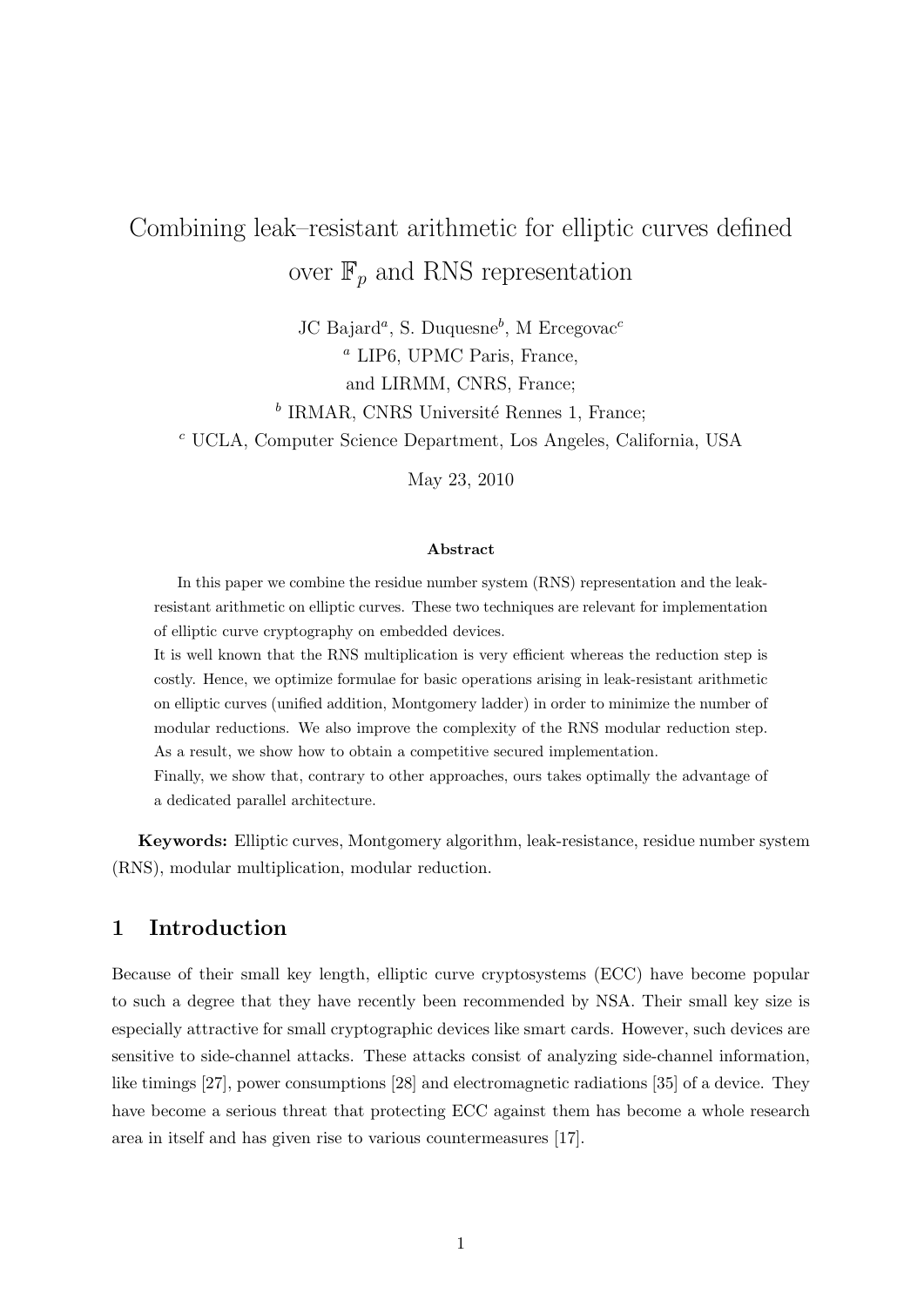There are two types of such attacks, the simple power analysis (SPA) and the differential power analysis (DPA). The protection again DPA is relatively easy to obtain [17] and has no consequences on this paper. That is the reason why we concentrate on SPA. The weakness comes from the difference in complexity between the addition and the doubling on elliptic curves. There are two ways to deal with this. The first is to use representations of the curve for which the two operations are obtained with the same formulae as in [29], [25] or [11]. The second is to use an algorithm for the scalar multiplication due to Montgomery [31] for a family of curves defined over  $\mathbb{F}_p$  and generalized in [19], [11] and [24]. This algorithm has many advantages for constrained environments: it is SPA-resistant, very simple to implement, modest in memory requirements and does not require precomputations. In classical multiprecision systems, the cost of these methods is given by the number of modular multiplications. As this number is high in the algorithms evoked above, we propose to use an alternative representation of numbers: the Residue Number Systems. Indeed, this representation allows a very efficient multiplication by distributing the computations on small independent integers. Nevertheless, even if the multiplication becomes linear (in word basic operations), the modular reduction step remains quadratic. The RNS has other advantages, in particular, it is easily parallelizable. Moreover, it is not specific to a value of  $p$  contrary to Mersenne number based arithmetic. This is an important point for circuit maker which must offer a tool useful for all customers.

The aim of this paper is to combine leak-resistance arithmetic on elliptic curve and the Residue Number System. The same work can of course be done for classical elliptic curve arithmetic. However, the RNS is particularly well-suited for hardware implementations so that we choose to concentrate on leak-resistant arithmetic.

To obtain an interesting and efficient combination, we work in two directions.

- We rewrite the formulae on elliptic curve for minimizing the number of modular reduction, eventually despite an increasing number of multiplication. In some cases, we even propose new formulae adapted to this new constraint.
- We improve the complexity in the RNS reduction step by using the properties of the RNS bases [6] which can be used for ECC size. This is significant in our context of small key size (in practice we deal with 6 to 16 words).

By this way, we show that it is very interesting to use RNS in leak-resistant elliptic curve cryptography especially if a parallel architecture is used.

In the following, **K** denotes a field of characteristic  $\neq 2, 3$  (which is a prime field  $\mathbb{F}_p$  in practice) and  $|n|_2$  denotes the bit-length of n.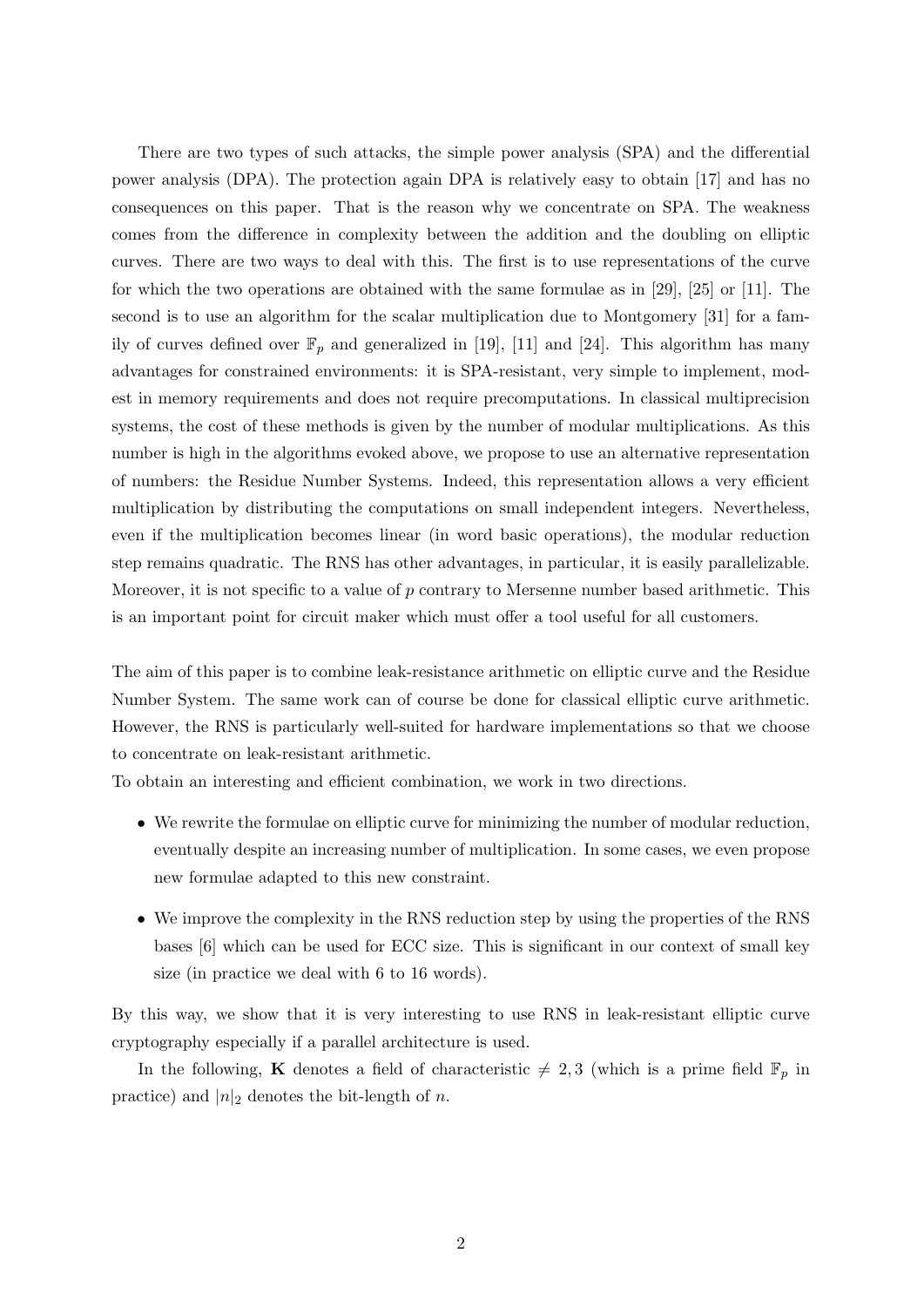## 2 Background properties of the different representations and algorithms

#### 2.1 Modular multiplication

The elliptic curve arithmetic over  $\mathbb{F}_p$  mainly involves modular multiplications modulo p. Such a modular multiplication can be decomposed into one classic multiplication followed by a modular reduction. Because of the small size of the numbers used with ECC (192 to 512 bits, i.e. 6 to 16 32-bit words), the multiplication is performed by a common method. Let us consider A and B, as two n-word integers given in radix representation (i.e.,  $X = \sum_{i=0}^{n} x_i \beta^i$  with  $0 \le x_i < \beta$ ), then  $A \times B$  can be computed by a succession of word multiplications and additions (which will be considered in the following as basic word operations). We can summarize these by the equation

$$
A \times B = b_0 A + \beta (b_1 A + \beta (b_2 A \cdots + \beta b_n A) \cdots).
$$

with a complexity of  $n^2$  word operations. We note that for the current ECC key size, Karatsuba or Toom-Cook approaches remain costlier than the classical algorithm, as discussed in the study made by the GMP group  $<sup>1</sup>$ .</sup>

The reduction of an integer k modulo another integer  $p$  consists of finding the remainder of the Euclidean division of  $k$  by  $p$ . This operation is costly. It can be substantially speeded up by using the Montgomery reduction (we will now review this method as used in RNS) or by using a special modulo.

#### Montgomery general reduction algorithm:

In [30], Montgomery proposed to substitute the reduction modulo p by a division by a power of the radix  $\beta$  (i.e., a simple shift). The result is not exactly A mod p but  $A\beta^{-n}$  mod p. This problem can be overcome by using Montgomery representation where  $A' = A \times \beta^n \mod p$  in this representation.

| <b>Algorithm 1:</b> Montgomery <sub>p</sub> $(R)$                                   |  |
|-------------------------------------------------------------------------------------|--|
| <b>Data:</b> $R = A \times B < p\beta^n$ and $\beta^{n-1} < p < \beta^n$            |  |
| and a precomputed value $(-p^{-1} \bmod \beta^n)$ ;                                 |  |
| <b>Result:</b> $(q, r)$ such that $r \equiv R\beta^{-n} \pmod{p}$ , with $r < 2p$ ; |  |
| $q \leftarrow -R \times p^{-1} \bmod \beta^n$ :                                     |  |
| $r \leftarrow (R+qp)/\beta^n$ ;                                                     |  |

The complexity of this reduction is  $n^2+n$  word operations [9]. Since all the computations can be done in Montgomery representations, we ignore the cost of the conversion from Montgomery to classic representation (and reciprocally). For  $A < \beta^n$ , its Montgomery representation is

<sup>1</sup> Intel Pentium-4 gmp-mparam.h

<sup>#</sup>define MUL KARATSUBA THRESHOLD 23

<sup>#</sup>define MUL TOOM3 THRESHOLD 137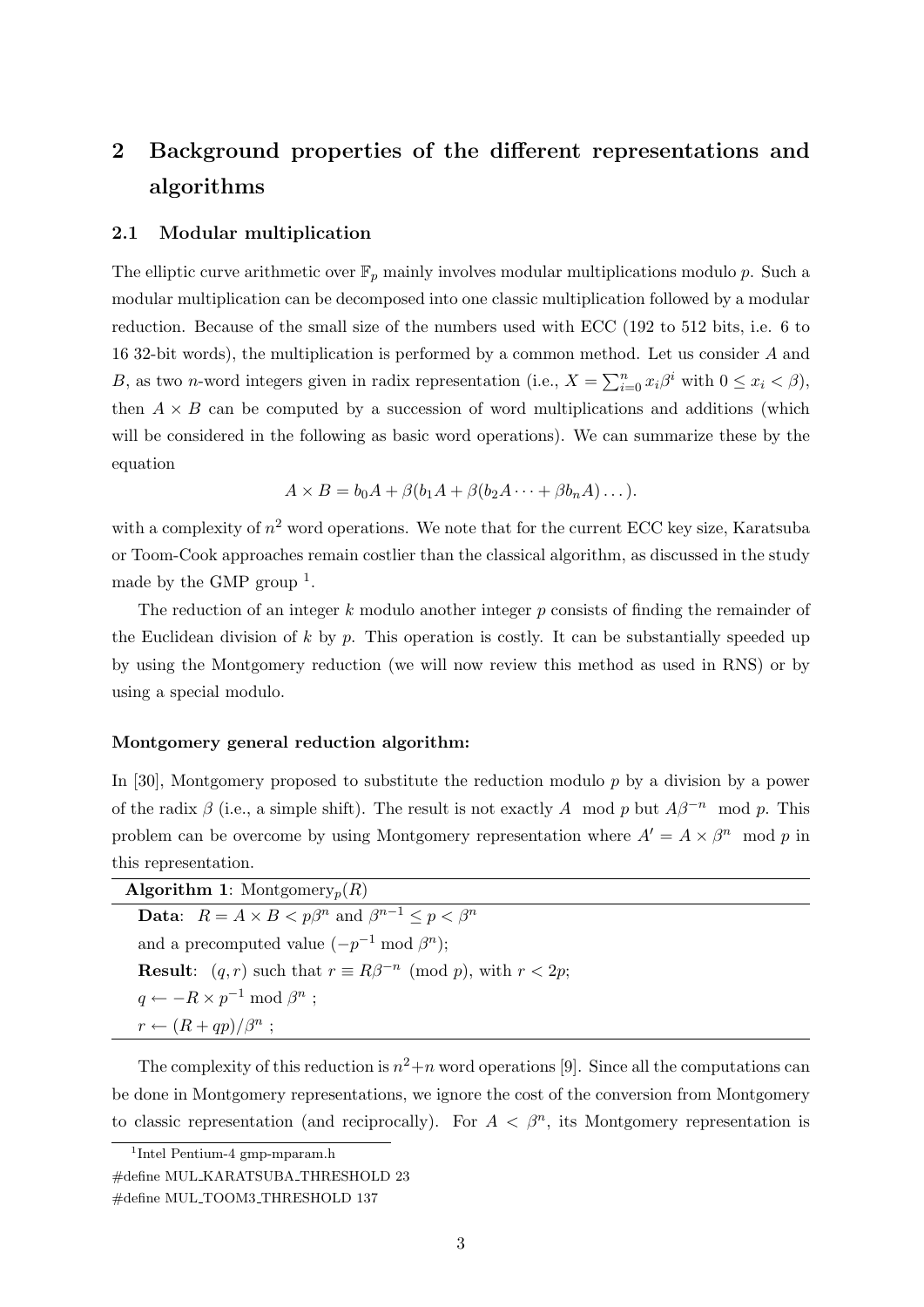obtained via Algorithm 1 with  $R = A \times (\beta^n \mod p)$ . By the same way, if A' is the Montgomery representation of A, then we recover A using Algorithm 1 with  $R = A'$ . We note, as  $r < 2p$ , that a comparison and a final subtraction could occur, but the output of Algorithm 1 can be used as input by adding a condition on p, specifically  $4p < \beta^n$ .

#### Reduction using special modulo:

When using ECC, one can choose the underlying field without restrictions. In this case, the cost of a modular reduction can be reduced to several shifts and additions. This is why the generalized Mersenne number class was introduced [38, 14]. This is used in most of the standards but the main drawback of this approach is that a dedicated architecture to a such a particular p cannot be used for other prime fields. Consequently, it is not practical in either software or hardware implementation and many customers prefer flexible products. For this reason we do not consider this restrictive approach in this paper.

#### 2.2 Leak-resistant arithmetic in elliptic curve cryptography

In all elliptic curve based schemes (such as encryption/decryption or signature generation/verification), the dominant operation is the scalar multiplication of points on the curve. Hence, the efficiency of this operation is crucial in elliptic curve cryptography. This is usually done by using standard scalar multiplication methods such as double and add or sliding window methods combined with recoding of the exponent.

However, these methods are not SPA-resistant because of the difference in complexity between addition and doubling operations. There are some methods to protect these algorithms. For example, if one wants to protect a double and add algorithm against side-channel attacks, extra (useless) additions can be performed [17]. In this way, for each bit of the exponent, we perform both an addition and a doubling such that bits of the exponent are indistinguishable. Unfortunately this protection is expensive and also vulnerable to fault attacks.

Currently there are two means to perform SPA-resistant arithmetic on elliptic curves. The first uses unified addition formulae. This means that we use a representation of the curve for which the addition and the doubling can be performed using the same formulae. In the following, we will present unified formulae for three representations of the curve, i.e. the Hessian form, the Jacobi form (leading to the most efficient formulae but not applicable to all elliptic curves) and the short Weierstrass form (which is the general case). The second one uses the Montgomery ladder where both an addition and a doubling are performed at each step of the scalar multiplication algorithm. Again, in this case, the arithmetic is more efficient on restrictive models of the curve and we will present both the restrictive and general model.

We are not interested in this paper in the protection against DPA. Indeed, in elliptic curve cryptography, this problem is efficiently solved by randomizing the projective coordinates, the base point or the scalar [17].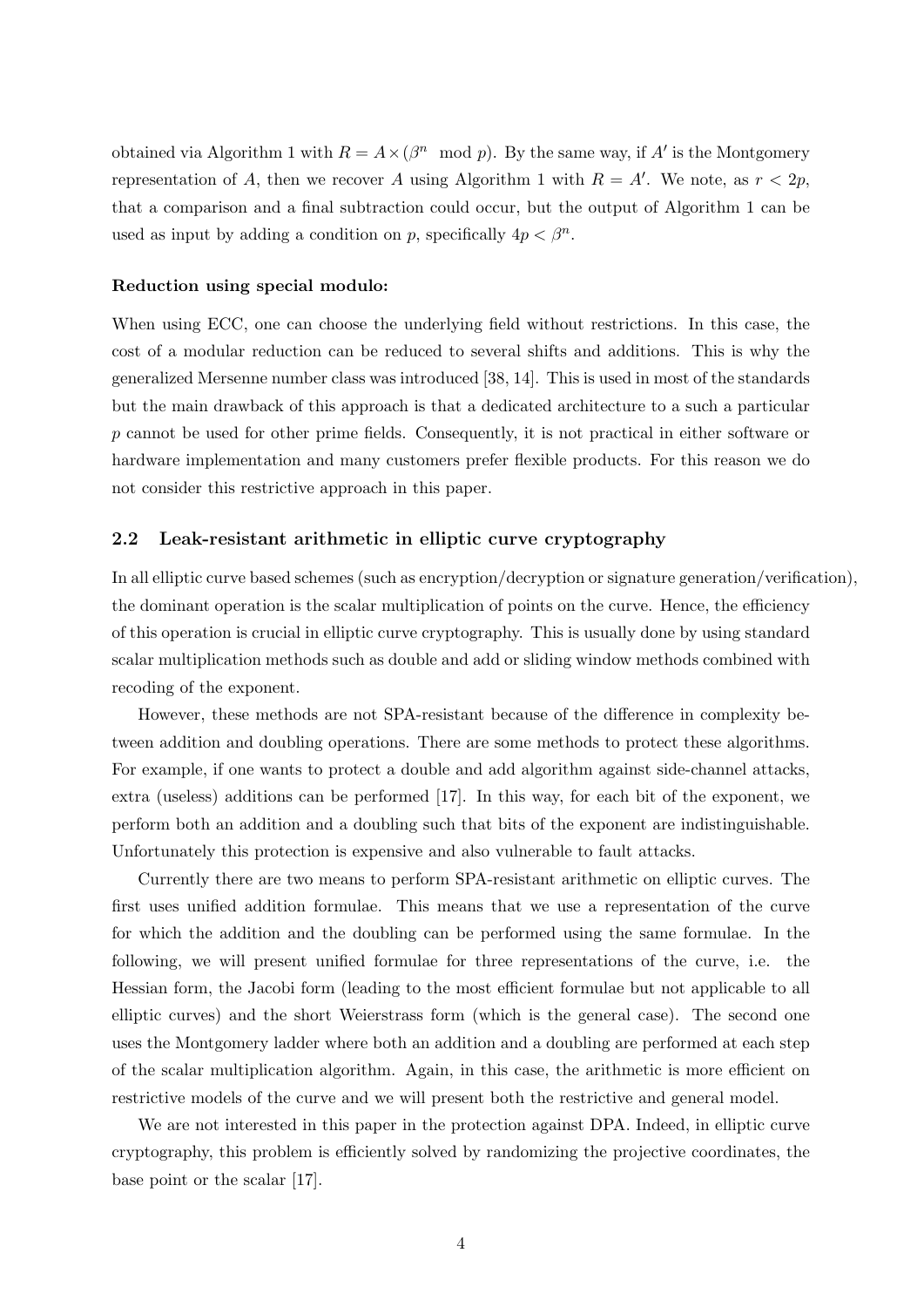#### Unified addition formulae

The use of the Hessian form for a leak-resistant arithmetic has been introduced in [25]. An elliptic curve over  $\mathbb{F}_p$  is said to be in Hessian form if it is given by an equation of the form

$$
X^3 + Y^3 + Z^3 = 3dXYZ
$$

where  $d \in \mathbb{F}_p$  and is not a third root of unity. Such curves have a point of 3-torsion, i.e., their cardinality is divisible by 3. Consequently, not all elliptic curves can be given in this form. In [25], Joye and Quisquater described formulae for the addition of two points  $(X_1, Y_1, Z_1)$  and  $(X_2, Y_2, Z_2)$  for the elliptic curve in such a representation:

$$
\begin{cases}\nX_3 = Y_1^2 X_2 Z_2 - Y_2^2 X_1 Z_1, \\
Y_3 = X_1^2 Y_2 Z_2 - X_2^2 Y_1 Z_1, \\
Z_3 = Z_1^2 X_2 Y_2 - Z_2^2 X_1 Y_1.\n\end{cases}
$$

These formulae require 12 field multiplications and can be used for addition and doubling because we have

$$
2(X, Y, Z) = (Z, X, Y) + (Y, Z, X).
$$

At the same time, the use of the Jacobi model was introduced by Liardet and Smart in [29]. It is improved in [8] and, more recently, in [18]. It is easy to prove that any elliptic curve containing a 2-torsion point is birationally equivalent to the Jacobi quartic given by an equation of the form

$$
Y^2 = \varepsilon X^4 - 2\delta X^2 Z^2 + Z^4,
$$

where  $\varepsilon$  and  $\delta$  are constants in  $\mathbb{F}_p$ . In this case, the formulae for the addition of two points  $(X_1, Y_1, Z_1)$  and  $(X_2, Y_2, Z_2)$  are also valid if the two points are the same.

$$
\begin{cases}\nX_3 = X_1 Z_1 Y_2 + Y_1 X_2 Z_2, \\
Y_3 = (Z_1^2 Z_2^2 + \varepsilon X_1^2 X_2^2) (Y_1 Y_2 - 2 \delta X_1 X_2 Z_1 Z_2) \\
+ 2 \varepsilon X_1 X_2 Z_1 Z_2 (X_1^2 Z_2^2 + Z_1^2 X_2^2), \\
Z_3 = Z_1^2 Z_2^2 - \varepsilon X_1^2 X_2^2.\n\end{cases}
$$

In most cases,  $\varepsilon$  can be rescaled to a small value so that it is not too restrictive to neglect multiplication by  $\varepsilon$ . Thus these formulae also require 12 multiplications, as explained in [18]. However, this method cannot be applied to any elliptic curve since the cardinality of a Jacobi quartic is even.

In [11], Brier and Joye give unified formulae for a curve given in short Weierstrass form (which is not restrictive over  $\mathbb{F}_p$ , where p is a large prime number)

$$
Y^2Z = X^3 + aXZ^2 + bZ^3.
$$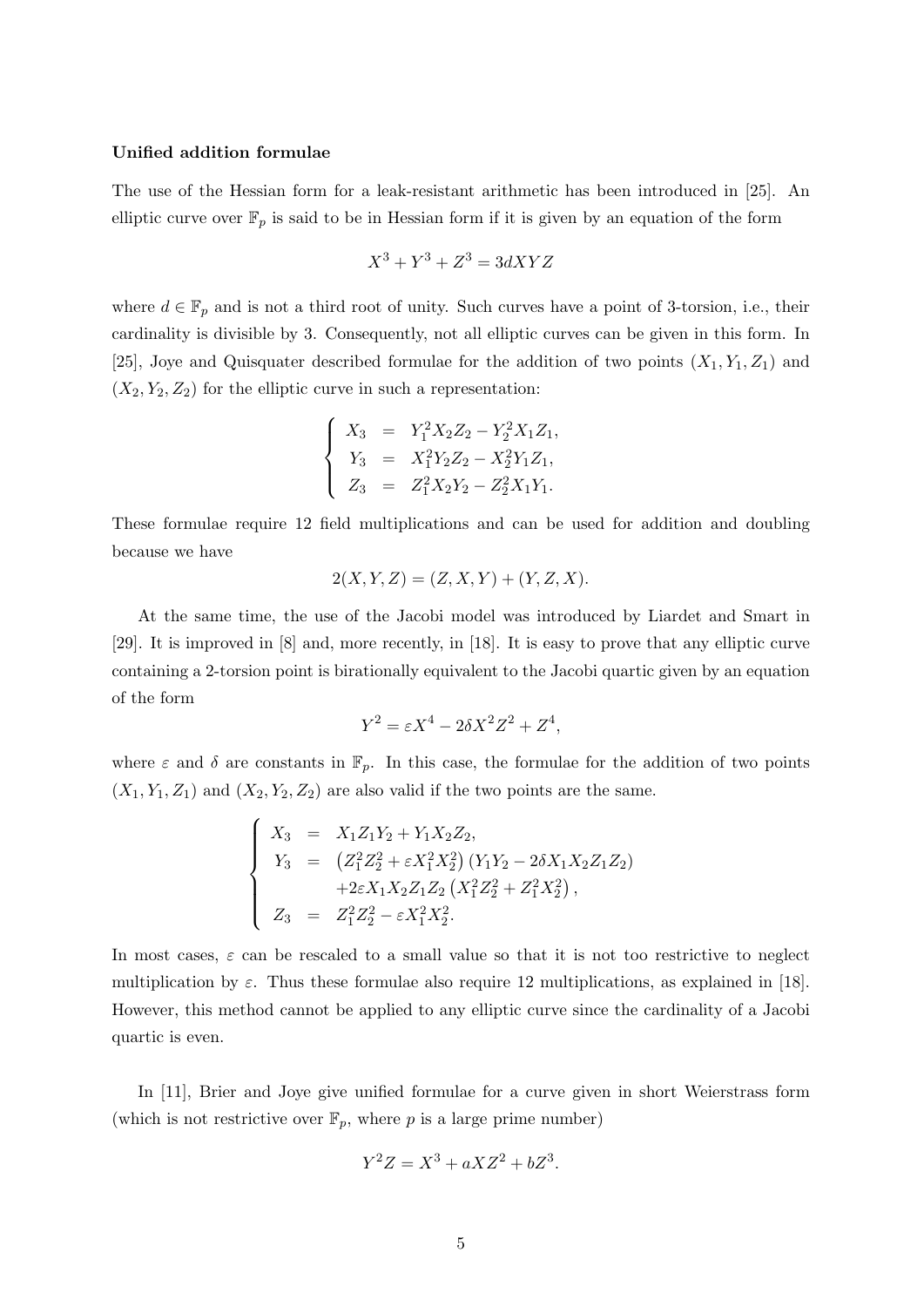Again, formulae given for the addition of two points  $(X_1, Y_1, Z_1)$  and  $(X_2, Y_2, Z_2)$  are also valid if the two points are the same.

$$
\begin{cases}\nX_3 = 2\lambda_d \left( \lambda_n^2 - (X_1 Z_2 + X_2 Z_1)(Y_1 Z_2 + Y_2 Z_1) \lambda_d \right), \\
Y_3 = \lambda_n \left( 3(X_1 Z_2 + X_2 Z_1)(Y_1 Z_2 + Y_2 Z_1) \lambda_d - 2\lambda_n^2 \right) - \left( (Y_1 Z_2 + Y_2 Z_1) \lambda_d \right)^2, \\
Z_3 = 2\lambda_d^3,\n\end{cases}
$$

where

$$
\lambda_n = (X_1 Z_2 + X_2 Z_1)^2 - X_1 X_2 Z_1 Z_2 + a Z_1^2 Z_2^2,
$$
  

$$
\lambda_d = (Y_1 Z_2 + Y_2 Z_1) Z_1 Z_2.
$$

These formulae are valid for all elliptic curves but are less efficient since they require 18 field multiplications. Note that by using an isomorphism or an isogeny as in [12], it is possible in most cases to rescale  $a$  to a small value. We will explain this in detail in Section 4.3 within Montgomery arithmetic context.

#### Montgomery scalar multiplication

Montgomery proposed in [31] to work only with the x-coordinate. Of course, the group law is lost but traces remain. So doubling is still possible and the addition of two points  $P$  and  $Q$  is possible if  $P - Q$  is known. Montgomery gives formulae for operations when the curve admits a Montgomery form, which means that it can be defined by a (non general) equation of the type

$$
By^2 = x^3 + Ax^2 + x.
$$

**Proposition 1** Let E be an elliptic curve defined over  $\mathbb{F}_p$  in Montgomery form. Let also  $P = (X_p, Y_p, Z_p)$  and  $Q = (X_q, Y_q, Z_q) \in E(\mathbf{K})$  given in projective coordinates. Assume that  $P - Q = (x, y)$  is known in affine coordinates. Then the X and Z-coordinates for  $P + Q$  and 2P are given by

$$
X_{p+q} = ((X_p - Z_p)(X_q + Z_q) + (X_p + Z_p)(X_q - Z_q))^2,
$$
  
\n
$$
Z_{p+q} = x((X_p - Z_p)(X_q + Z_q) - (X_p + Z_p)(X_q - Z_q))^2,
$$
  
\n
$$
4X_p Z_p = ((X_p + Z_p)^2 - (X_p - Z_p)^2),
$$
  
\n
$$
X_{2p} = (X_p + Z_p)^2 (X_p - Z_p)^2,
$$
  
\n
$$
Z_{2p} = 4X_p Z_p ((X_p - Z_p)^2 + \frac{A+2}{4} 4X_p Z_p).
$$

In this way, both an addition and a doubling takes only 3 multiplications and 2 squares, which is much faster than usual operations ([16]). The fact that the difference  $P - Q$  must be known to compute  $P+Q$  implies that a new algorithm must be used to compute the scalar multiplication of a point G by an integer k. The solution is to use pairs of consecutive multiples of  $G$ , so that the difference between the two components of the pair is always known and equal to G. The scalar multiplication algorithm is as follows: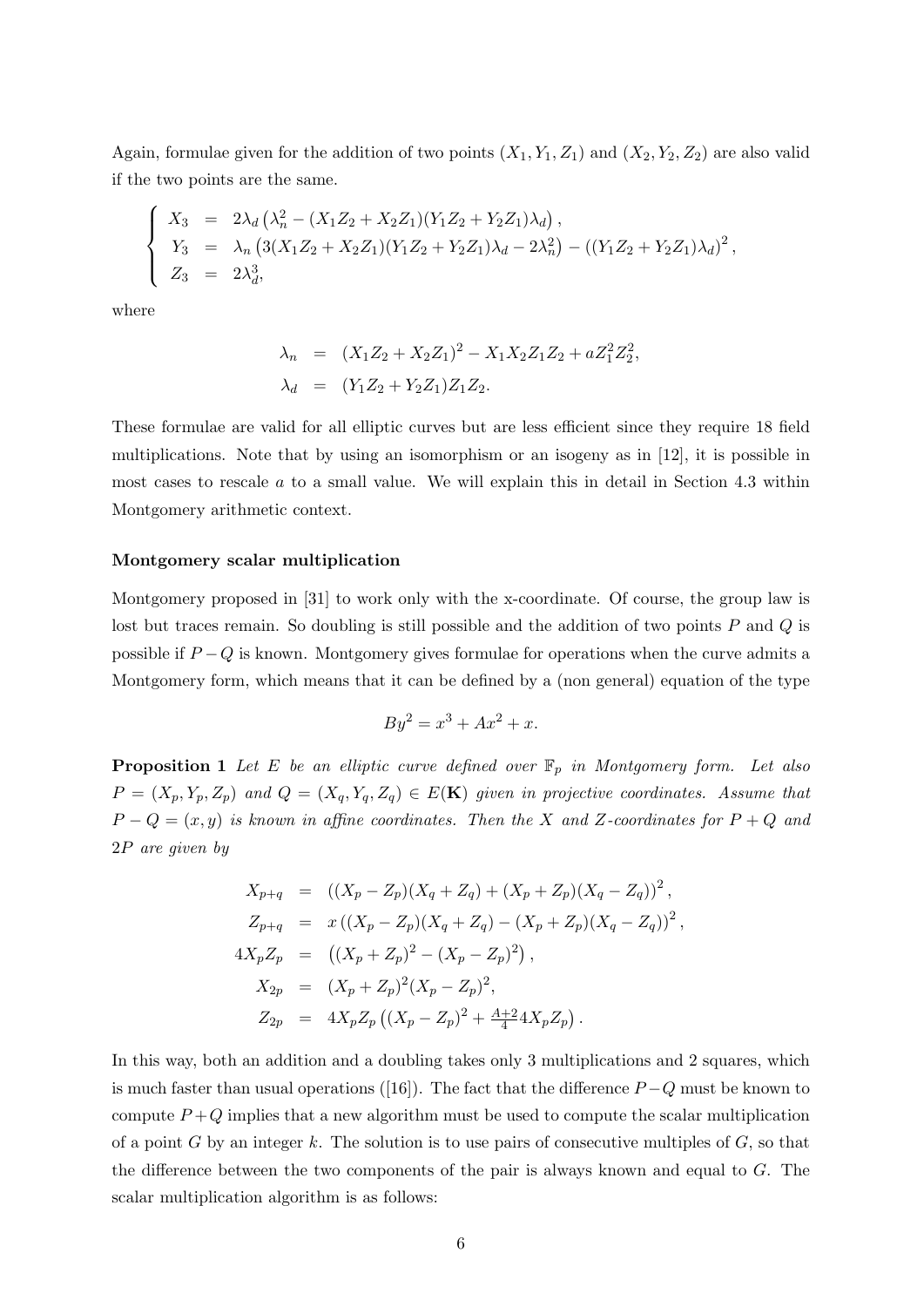Algorithm 2: Montgomery Scalar()

**Data:**  $G \in E(\mathbb{F}_p)$  and  $k \in \mathbb{Z}$ **Result:** x and z-coordinate of  $kG$ 1 Initialize  $T = (\mathcal{O}, G)$  where  $\mathcal O$  is the point at infinity; 2 For i from  $|k|_2 - 1$  to 0 do; 3 If  $k_i = 0$  then  $T = (2T[1], T[1] + T[2])$ ; 4 If  $k_i = 1$  then  $T = (T[1] + T[2], 2T[2])$ ;

5 return  $T[1]$ ;

Both an addition and a doubling are done for each bit of the exponent. So the cost of this algorithm is about  $10|k|_2$  multiplications for a curve in Montgomery form which is better than other available algorithms.

Moreover, the operations we have to perform do not depend on the bits of the exponent, so this method has interesting leak-resistance properties.

Finally, x-coordinate of  $kG$  is usually sufficient but some cryptosystems, like ECDSA, require y-coordinate. It can easily be recovered as explained in [32].

Unfortunately, in odd characteristic, all elliptic curves cannot be transformed into Montgomery form. This is, for example, the case for most standards. The reason is that any curve which can be transformed into Montgomery form has a 2-torsion point so its cardinality is not prime (it is divisible by 2).

In general, the curve is defined by an equation of the form

$$
y^2 = x^3 + ax + b.\t\t(1)
$$

This method can also be applied but is more time consuming  $([11],[19]$  and  $[24]$ .

**Proposition 2** Let E be an elliptic curve defined over  $\mathbb{F}_p$  by (1). Let also  $P = (X_p, Y_p, Z_p)$ and  $Q = (X_q, Y_q, Z_q) \in E(\mathbb{F}_p)$  given in projective coordinates. Assume that  $P - Q = (x, y)$  is known in affine coordinates. Then we obtain X and Z-coordinates for  $P + Q$  and  $2P$  by the following formulae:

$$
X_{p+q} = -4bZ_p Z_q (X_p Z_q + X_q Z_p) + (X_p X_q - aZ_p Z_q)^2,
$$
  
\n
$$
Z_{p+q} = x(X_p Z_q - X_q Z_p)^2,
$$
  
\n
$$
X_{2p} = (X_p^2 - aZ_p^2)^2 - 8bX_p Z_p^3,
$$
  
\n
$$
Z_{2p} = 4Z_p (X_p^3 + aX_p Z_p^2 + bZ_p^3).
$$

Addition can be performed in 10 multiplications and doubling in 9. Hence, the scalar multiplication can be performed in about  $19|n|_2$  multiplications on  $\mathbb{F}_p$  which is not interesting in terms of performance but it is in terms of leak-resistance. Note that the  $y$ -coordinate can also be recovered in this case ([11]).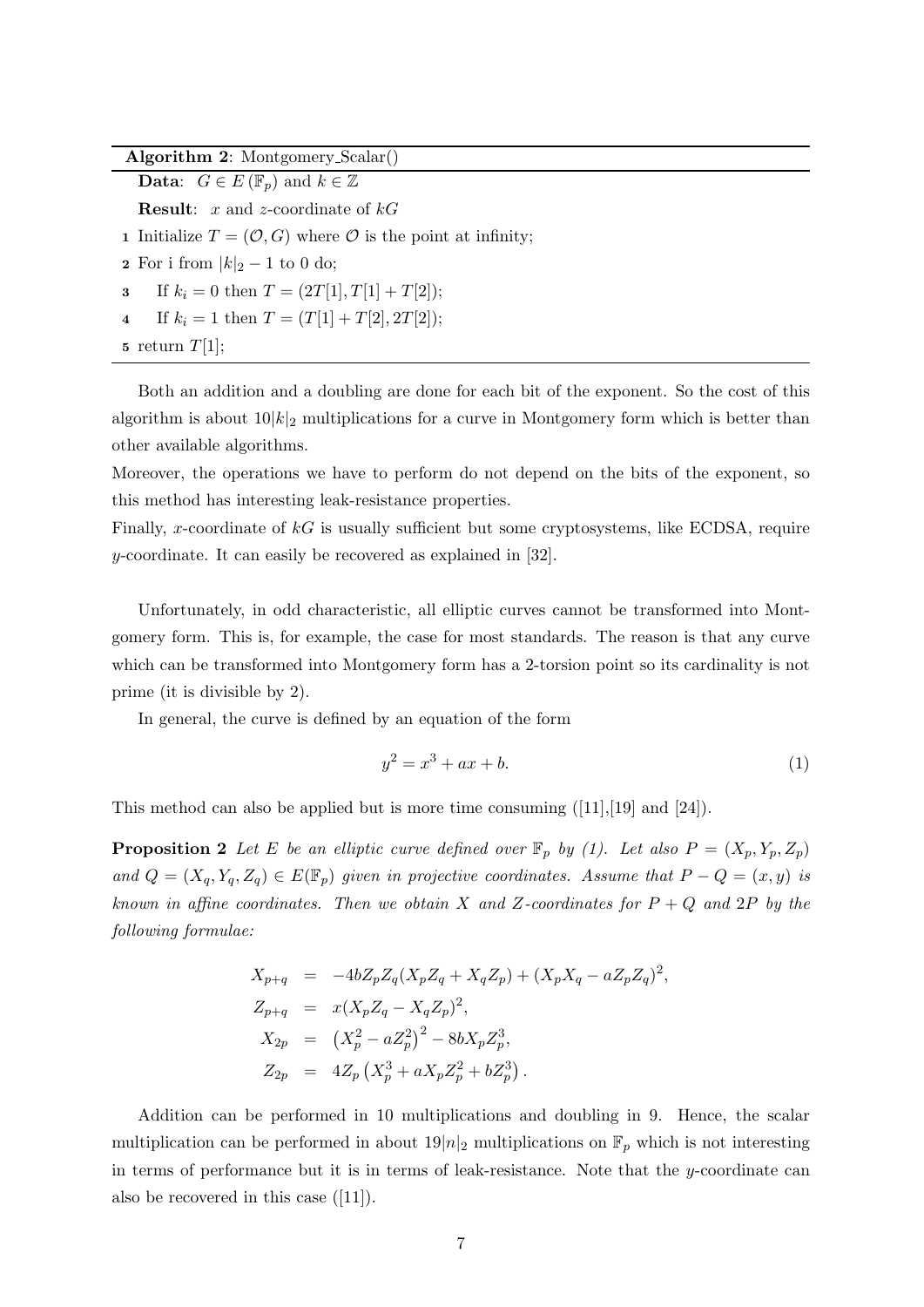**Proposition 3** Suppose that  $Q = P + G$  with  $G = (x, y)$ ,  $P = (x_p, y_p)$  and  $Q = (x_q, y_q)$ . Then, if  $y \neq 0$ , one has

$$
y_p = -\frac{2b + (a + x.x_p)(x + x_p) - x_q(x - x_p)^2}{2y}
$$

With the Montgomery scalar multiplication method, we always perform both an addition and a doubling for each bit of the exponent. Consequently, this method is resistant against sidechannel attacks which is the reason why this method is interesting even with 19 multiplications per step.

In this paper, we will use Residue Number Systems (RNS) for the arithmetic on the base field. The consequence is that the cost of the multiplication becomes negligible compared to the cost of the modular reduction. Thus, it is necessary to rewrite the formulae given above in order to minimize the number of modular reductions. Let us now briefly review this representation system.

### 3 Residue Number Systems

#### 3.1 Representation

The Residue Number Systems (RNS) are a corollary of the Chinese Remainder Theorem (CRT). They are based on the fact that a number a can be represented by its residues  $(a_1, a_2, \ldots, a_n)$ modulo a set of coprime numbers  $(m_1, m_2, \ldots, m_n)$ , called RNS basis, thus  $a_i = a \mod m_i =$  $|a|_{m_i}$ . We generally assume that  $0 \le a < M = \prod_{i=1}^n m_i$ . The elements  $a_i$  are called RNS-digits, or simply digits if there is no ambiguity. The strongest advantage of a such system is that it distributes large integer operations on the small residue values. The operations are performed independently on the residues. These systems were introduced and developed in [21, 22, 39]. A good introduction can be found in [26].

For constructing an arithmetic over  $\mathbb{F}_p$ , we assume that  $M = \prod_{i=1}^n m_i$  is such that  $p < M$ . In this system, two numbers  $a$ , and  $b$  can be represented by their remainders modulo the  $m_i$ ,  $i=1,\ldots,n$ .

$$
a = (a_1, \ldots, a_n) \quad \text{and} \quad b = (b_1, \ldots, b_n)
$$

A multiplication modulo  $M$  is reduced to  $n$  independent RNS-digit products. A RNS-digit product is equivalent to a classical digit product followed by a modular reduction modulo  $m_i$ , which represents few additions (see [7, 6]).

$$
r = (|a_1 \times b_1|_{m_1}, \dots, |a_n \times b_n|_{m_n}) \equiv a \times b \pmod{M}
$$
 (2)

It is clear that if a product is followed by an addition (MAC operation), the cost is just increased by one addition on each modulo, and thus we consider that this operation is equivalent to a product.

$$
r = (|a_1 \times b_1 + d_1|_{m_1}, \dots, |a_n \times b_n + d_n|_{m_n}) \equiv a \times b + d \pmod{M}
$$
 (3)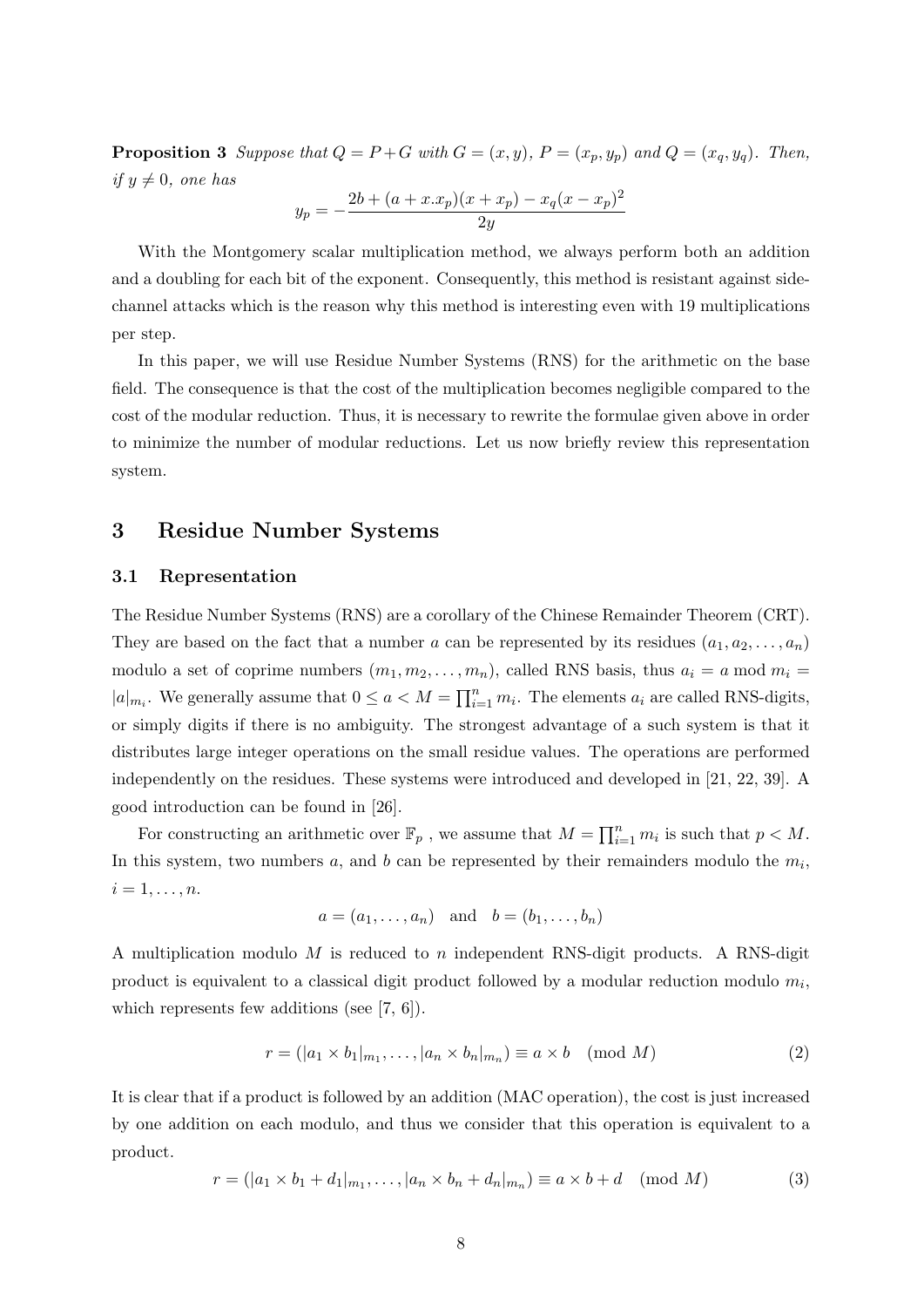In this paper, we consider RNS base  $(m_1, ..., m_n)$  with elements such that,  $m_i = 2^k - c_i$ , where  $c_i$  is small and sparse,  $c_i < 2^{k/2}$ . For example, for  $m_i < 2^{32}$ , it is easy to find 16 coprime values with  $c_i = 2^{t_i} \pm 1$ , with  $t_i = 0...16$  for  $c_i = 2^{t_i}-1$  and  $t_i = 1...15$  if  $c_i = 2^{t_i}+1$ . This ensures that  $c_i < 2^{16}$ . Then, if we want more co-prime values, we can consider the  $c_i = 2^{t_i} \pm 2^{s_i} \pm 1$ .

The reduction modulo  $m_i$  is, in this case, obtained with few shift and adds. For  $r < 2^{2k}$ (for example the result of a MAC operation with operands lower than  $2^k$ ), we consider that  $r = r_h 2^k + r_l \equiv c_i r_h + r_l \pmod{m_i}$  where the product by  $c_i$  is just a shift and add processing. Hence, if we note  $r' = c_i r_h + r_l = r'_h 2^k + r'_l$  with  $r' < 2^{3k/2}$  when  $r < 2^{2k}$ , we ensure that  $r'' = c_i r'_h + r'_l \leq 2(2^k - 2^{k/2}) < 2m_i$ . This property ensures that the reduction part on each  $m_i$ , in the case of a product (or MAC ) operations, represents around 10% of the cost [10, 7, 6]. In the following we consider that a RNS digit-product is equivalent to 1.1 word-product (word  $=$  k-bits).

We now focus on the multiplication modulo  $p$  using the Montgomery algorithm presented in [1, 2]. This algorithm for two numbers a and b given in RNS, actually evaluates  $r = abM^{-1}$ mod p. To obtain the right result, we need to use it again with r and  $(M^2 \text{ mod } p)$  as operands. To avoid this, we convert the values in a Montgomery representation where  $a' = a \times M \mod p$ which is stable for Montgomery product and addition. This conversion is done once at the beginning by performing Montgomery product with a and  $(M^2 \text{ mod } p)$  as operands, and once at the end of the complete cryptographic computing with 1 as second operand. Hence, this transformation will be neglected in the following. Moreover, as the RNS is not redundant, this representation is well suited for cryptography without any conversion [4].

#### 3.2 RNS Montgomery reduction

This algorithm is a direct transposition of the classical Montgomery method. The main difference is due to the representation system. When the Montgomery method is applied in a classical radix  $\beta$  number system, the value  $\beta^n$  occurs in the reduction, division and Montgomery factor. In RNS, this value is replaced by  $M$ . Thus an auxiliary RNS base is needed to handle the inverse of  $M$ . Hence some operation as the initial product will be performed on the two bases, which cost  $2n$  words-products.

Algorithm 3 presents the RNS Montgomery reduction  $(c \text{ can be considered as the result of})$ an RNS product on the two bases), where all the operations considered are in RNS. We clarify on which basis they are done.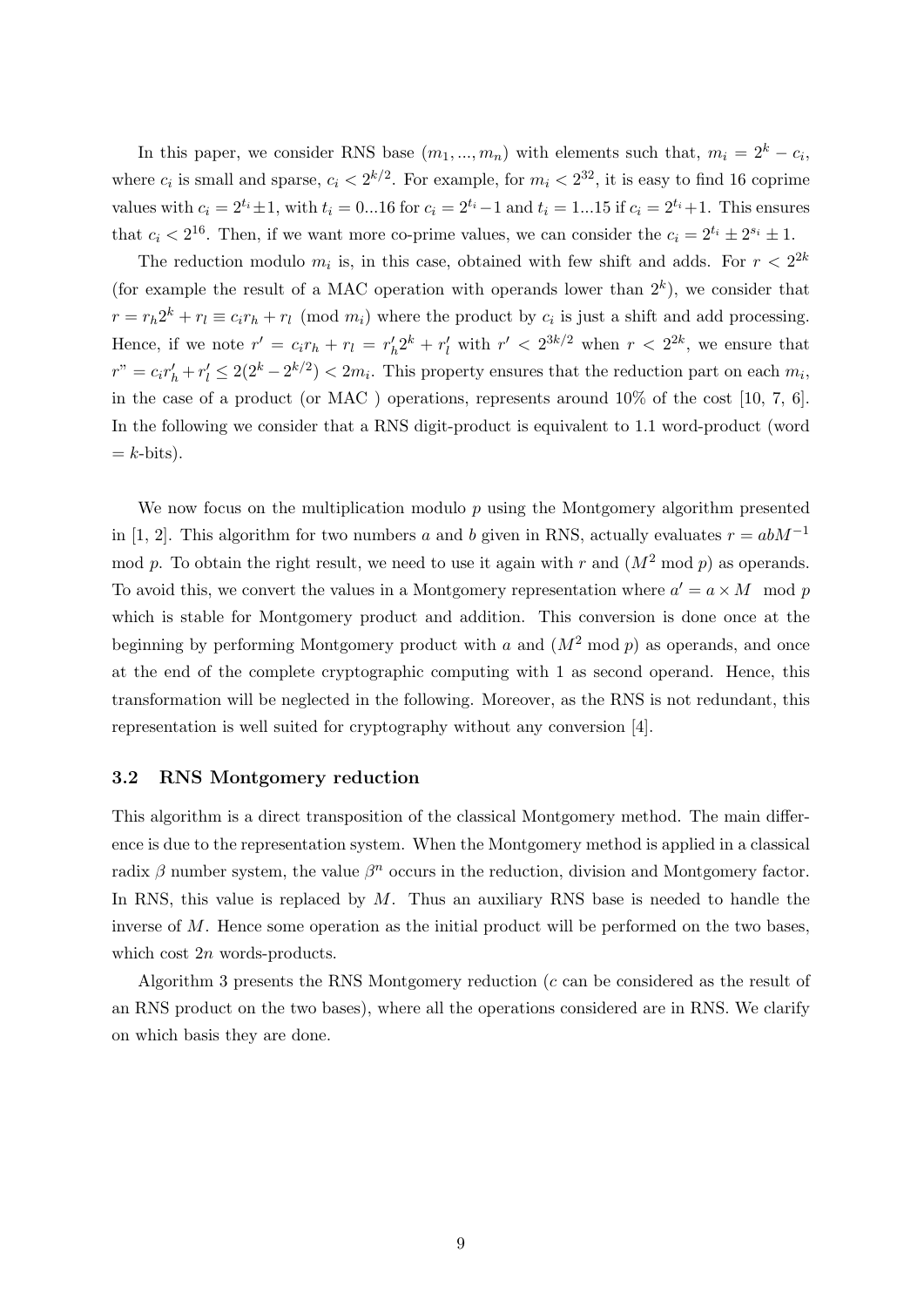Algorithm 3: MontgR\_RNS $(c, p)$ 

**Data:** Two RNS bases  $\mathcal{B} = (m_1, \ldots, m_n)$ , and  $\mathcal{B}' = (m_{n+1}, \ldots, m_{2n})$ , such that  $M = \prod_{i=1}^{n} m_i < M' = \prod_{i=1}^{n} m_{n+i}$  and  $gcd(M, M') = 1$ ; A positive integer p represented in RNS in both bases such that  $0 < 4p < M$  and  $gcd(p, M) = 1$  (*p* is prime); A positive integer c represented in RNS in both bases, with  $c < Mp$ . **Result:** A positive integer  $r \equiv cM^{-1} \pmod{p}$  represented in RNS in both bases, with  $r < 2p$ . begin  $\begin{array}{c|c} \textbf{1} & q \leftarrow (c) \times (-p^{-1}) \text{ in } \mathcal{B}; \end{array}$  $2 \mid [q \text{ in } \mathcal{B}] \longrightarrow [q \text{ in } \mathcal{B}']$  First base extension;  $\mathbf{s} \mid r \leftarrow (c + q \times p) \times M^{-1} \text{ in } \mathcal{B}'$ ; 4  $\vert$  [r in B] ← [r in B'] Second base extension; end

Instructions 1 and 3 of Algorithm 3 deal with RNS operations as presented in the previous section, which are performed independently for each element of the basis, so they are very efficient. These two instructions are linear (or constant number of words-operations on a  $n$  cells architecture) Instructions 2 and 4 represent RNS base extensions which are quadratic (or linear on an *n*-cell architecture) are costly. To reduce this cost, we can use two different full RNS extensions as shown in [1, 2]. The extension to base  $\mathcal{B}'$  of q (instruction 2), obtained in its RNS form  $(q_1, \ldots, q_n)$  in the base  $\mathcal B$ . In other words, q is computed modulo M, and  $(c + q \times p)$  is a multiple of M which can be divided by M in  $\mathcal{B}'$  by multiplying with  $M^{-1}$ .

#### 3.3 RNS Base extensions

We consider that we use bases of the following form:  $m_i = 2^k - c_i$  with  $c_i = 2^{t_i} \pm 1$  (or  $c_i = 2^{t_i} \pm 2^{s_i} \pm 1$  if we need more elements, see Annexes) and  $c_i < 2^{\frac{k}{2}}$  (for ECC k can be equal to 32, for keys up to 1024 bits and maybe more). Due to that fact, the best choice for the base extension is done with first a Mixed Radix conversion and then a Horner evaluation (it is related to a Newton interpolation approach).

The MRS Representation of  $(\tilde{a}_1, \tilde{a}_2, \cdots, \tilde{a}_n)$  of the integer a given in its RNS representation  $(a_1, a_2, \dots, a_n)$  is obtained with: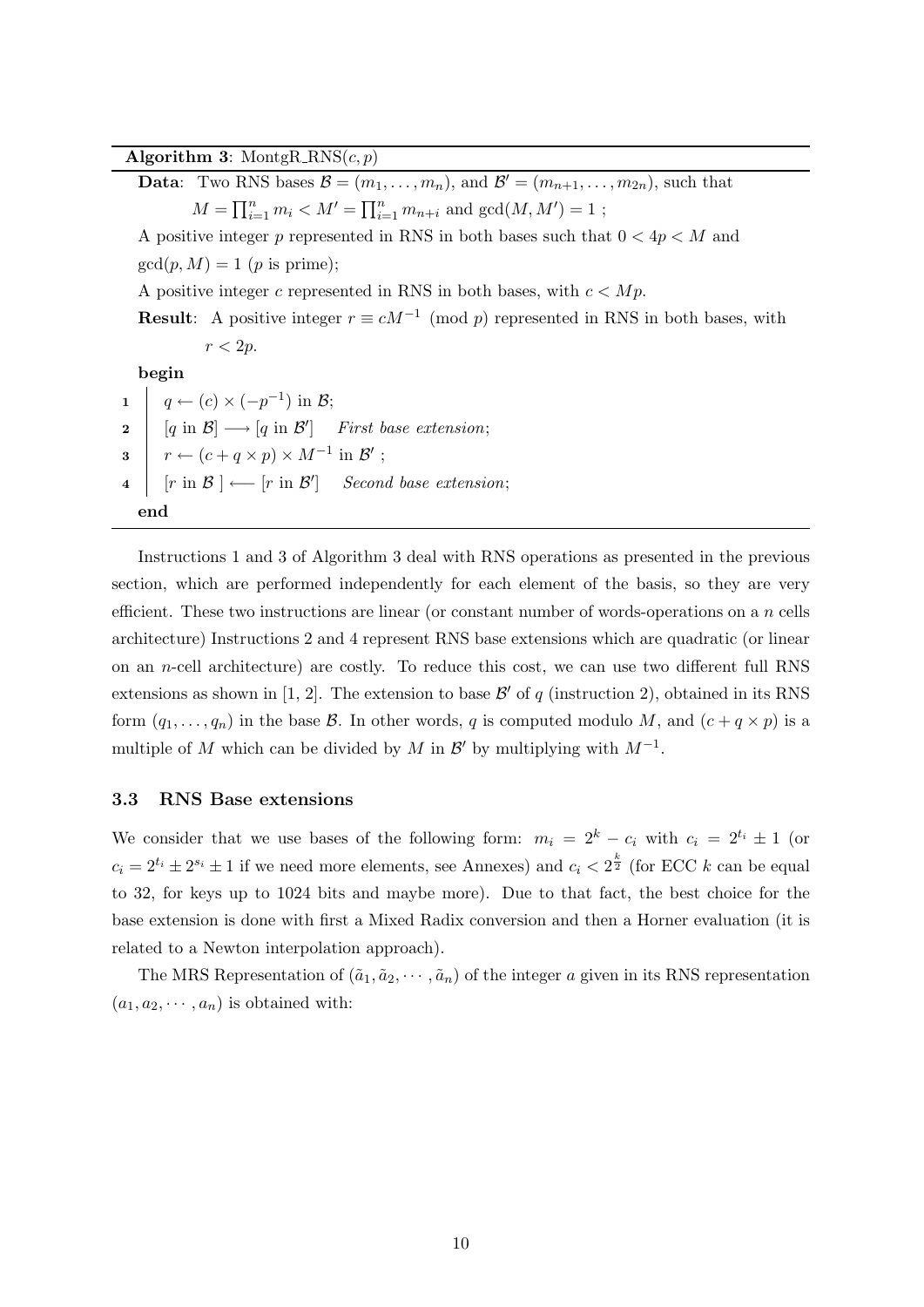$$
\tilde{a}_1 = a_1
$$
\n
$$
\tilde{a}_2 = \left| (a_2 - \tilde{a}_1) m_{1,2}^{-1} \right|_{m_2}
$$
\n
$$
\tilde{a}_3 = \left| ( \left| (x_3 - \tilde{a}_1) m_{1,3}^{-1} \right|_{m_3} - \tilde{a}_2) m_{2,3}^{-1} \right|_{m_3}
$$
\n
$$
\tilde{a}_4 = \left| ( \left| (x_4 - \tilde{a}_1) m_{1,4}^{-1} \right|_{m_4} - \tilde{a}_2) m_{2,4}^{-1} \right|_{m_4} - \tilde{a}_3) m_{3,4}^{-1} \right|_{m_4}
$$
\n
$$
\vdots
$$
\n
$$
\tilde{a}_n = \left| ( \cdot ) ( \left| (x_n - \tilde{a}_1) m_{1,n}^{-1} \right|_{m_n} - \tilde{a}_2) m_{2,n}^{-1} \right|_{m_n} - \tilde{a}_{n-1}) m_{n-1,n}^{-1} \right|_{m_n}
$$
\n(4)

where  $m_{i,j}^{-1}$  is the inverse of  $m_i$  modulo  $m_j$ 

Then, the reconstruction of A is given by:

$$
A = \tilde{a}_1 + m_1(\tilde{a}_2 + m_2(\tilde{a}_3 \cdots + m_{n-2}(\tilde{a}_{n-1} + m_{n-1}\tilde{a}_n) \cdots))
$$
(5)

We point out that this transformation does not need any products, only shifts and adds. We transpose this equation modulo the elements of the new RNS base  $\mathcal{B}'$  with  $j = n + 1...2n$ .

$$
a_j = |\tilde{a}_1 + m_1|\tilde{a}_2 + m_2|\tilde{a}_3 + \dots + m_{n-2}|\tilde{a}_{n-1} + m_{n-1}\tilde{a}_n|_{m_j} \dots |_{m_j}|_{m_j}|_{m_j}
$$
(6)

The two base extensions of Algorithm 3 are similar.

#### 3.4 Analysis of the complexity

In the literature, the complexity is given in number of word-multiplications. So, we present here the cost of Algorithm 3 by counting the multiplications needed.

In step 1 and 3 the evaluations of  $q$  and  $r$  are made in RNS independently for each modulus. The value q is computed on base B that represents n multiplications by a constant value  $|p|_{m_i}^{-1}$ . The calculation of r is performed by  $2n$  multiplications in base  $\mathcal{B}'$ .

Now for the base extension, multiplications occur only in the conversion to Mixed Radix given by Equation 4. The number of multiplications by a constant (the  $|m_i|_{m_j}^{-1}$ ) is  $\frac{n^2-n}{2}$  $\frac{-n}{2}$ .

$$
T_{RNS-MRS}(n) = \frac{n^2 - n}{2}
$$
 RNSdigit-products (7)

In the conversion from MRS to RNS, the basic operation  $|a + m_i b|_{m_j}$  corresponds to few shifts and adds. Indeed,  $a + m_i b = a + 2^k b - 2^{t_i} b \pm b$  can be done in two additions  $(a + 2^k b)$  is just a concatenation). We had seen that the reduction modulo  $m_j$  represents 3 additions  $(c_i a'_h)$ is a concatenation). We note another point: we can deal with values lower than  $2m_j$  instead of  $m_j$ . In fact we only need a value lower than  $m_i$  in the RNS-MRS conversion part. This remark implies that  $c_i < 2^{\frac{k}{2}-1}$  for a direct reuse of the result of one step in the Horner chain. Thus, the evaluation of each  $a_i$  needs 5n word-additions. As the product is the basic operation for most of the complexity studies found in the literature, we consider that these 5 word-additions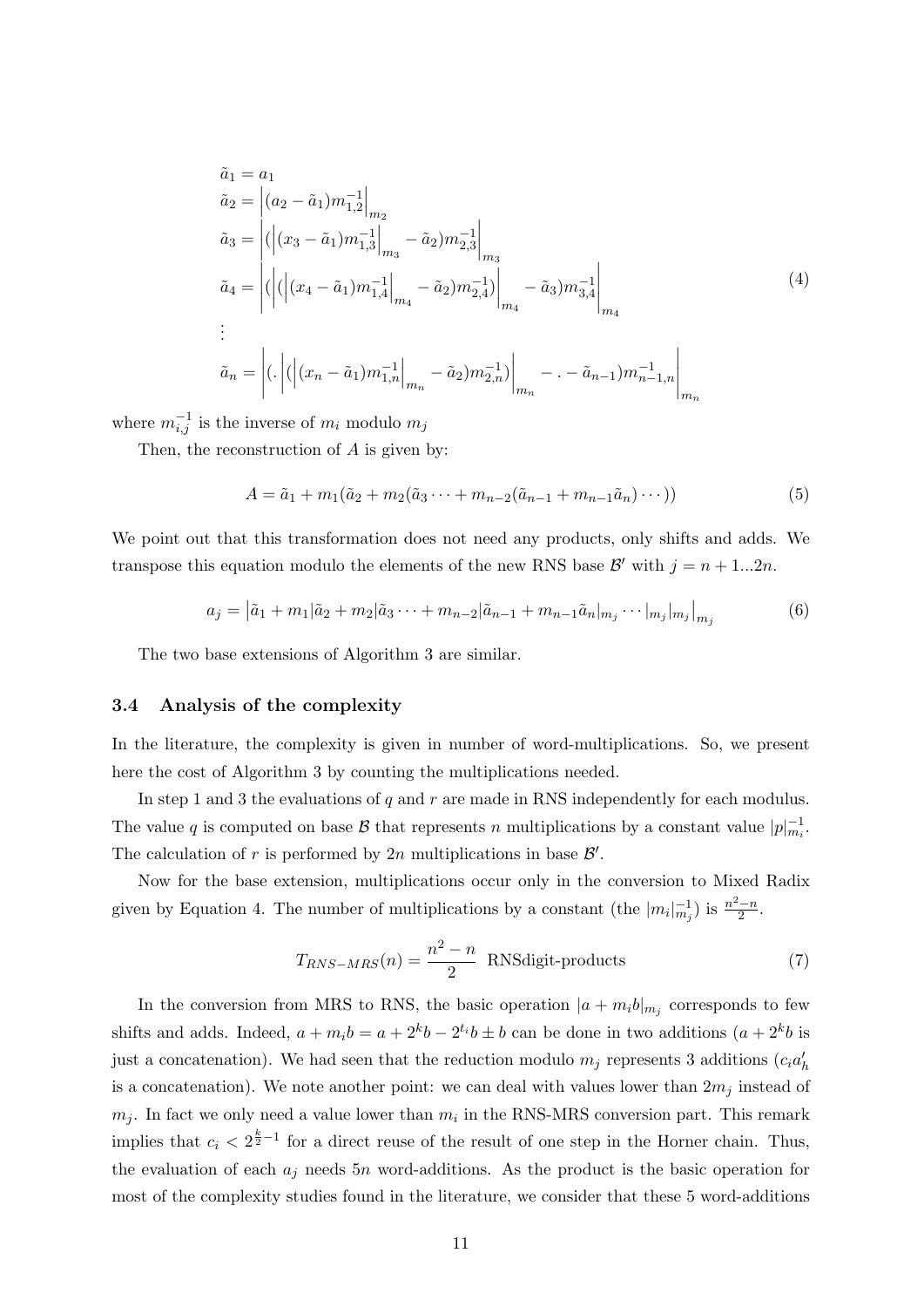are equivalent to  $\frac{1}{5}$  of an RNS digit-product [10]. Hence the complexity of the conversion from MRS to RNS represents:

$$
T_{MRS-RNS}(n) = \frac{1}{5}(n^2 - n) \text{ RNSdigit-products}
$$
 (8)

As we need two extensions in Algorithm 3, the total complexity of this algorithm is :

$$
T_{Algo3}(n) = n^2 - n + \frac{2}{5}(n^2 - n) + 3n = \frac{7}{5}n^2 + \frac{8}{5}n
$$
 RNSdigit-products (9)

This is asymptotically better than previous result which are in  $O(n^2)$ .

If we operate with an architecture of  $n$  basic word-arithmetic cells, Algorithm 3 can be performed in a parallel manner. In this case, due to the independency of the RNS, the evaluation requires,  $(n-1)$  steps for the conversion RNS-MRS, and  $\frac{1}{5}(n-1)$  for the RNS-MRS conversion, one step for each RNS product. Hence, a parallel evaluation of Algorithm 3 can be done in 12  $\frac{12}{5}n + \frac{3}{5}$  $\frac{3}{5}$  steps.

#### 3.5 Discussion of the advantages

Even though the number of operations needed for the reduction is somewhat higher than in a classical representation  $(n^2 + n \text{ words products for the classical Montgomery reduction})$ , RNS has some important advantages. If we assume that for ECC size the multiplication needs  $n<sup>2</sup>$  word-products, the RNS approach proposed in this paper is quite interesting for a modular multiplication which represents  $2n^2 + n$  word-products in classical systems and  $\left(\frac{7}{5}\right)$  $\frac{7}{5}n^2 + \frac{18}{5}$  $\frac{18}{5}n \geq 1.1$ in RNS.

However, if we count separately the multiplication and the modular reduction, with the property that a RNS multiplication needs only  $2n$  RNSdigit-products or  $2.2n$  word-products, the advantage of the RNS appears more clearly. This point is developed in the rest of the paper where by reformulating additions on elliptic curves, we propose solutions up to 30% better than the classical approaches.

Furthermore, RNS is easy to implement, particularly in hardware, and it provides a reduced cost for multiplication and addition and a competitive modular reduction. Furthermore, due to the independence of the modular operations, with RNS, computations can be performed in a random way and the architecture can be parallelized.

Parallelization of the architecture, with  $n$  basic operators, has a time complexity of 2 modular digit-operations for the multiplication (or multiplication-addition) and  $\frac{12}{5}n + \frac{3}{5}$  $\frac{3}{5}$  for the modular reduction. This indicates that if we accumulate some operations (i.e., sum of products) before reduction we obtain an efficient implementation ([3]). We develop this approach in the next section with ECC.

The last advantage of the RNS is the flexibility of the architecture. With a given structure of n modular digit operators, it is possible to handle many values of p which satisfy :  $4 \times p \le M$ . If we refer to Algorithm 3, we note that the only values depending on p are:  $||p||_{m_i}$  for  $i = 1, ..., n$ .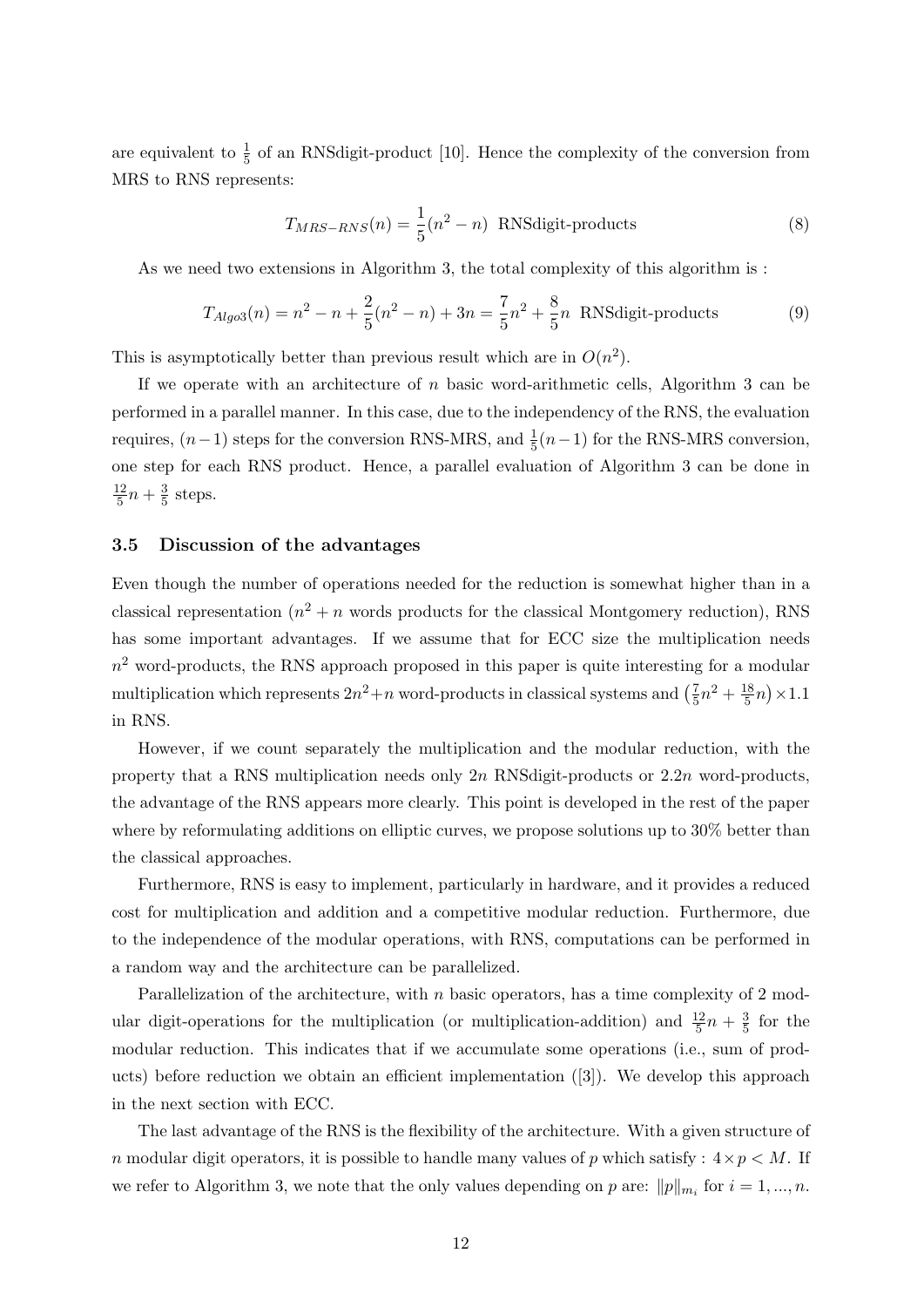Thus, by reinitializing these pre-computed values, the system can be adapted for a new value of p. If p is relatively small as compared to  $M$ , we can adjust the RNS base by reducing it by some  $m_i$ . In this case, we will use partial RNS bases  $(m_1, ..., m_{\tilde{n}})$  and  $(m_{n+1}, ..., m_{n+\tilde{n}})$  with  $\tilde{n} < n$ . With a control part which takes  $\tilde{n}$  into account, we can assume that the system performance depends on the size of p.

Hence, the RNS approach proposed in this paper offers different levels of adaptability and scalability. We also note that all the products which occur in the RNS conversions, are, at least, with a constant value. Another point is that we present a solution with no specific values for the inverses of the bases, but it is shown in [6] that specific bases exist. In this case, we can achieve a complexity lower than  $n^2$  RNS digit-products for Algorithm 3, where many multiplications are replaced by additions if the inverses of the  $m_i$  modulo the following elements of the bases are sparse. However, these last cases are available for elements composed of more than 32 bits.

## 4 SPA-resistant arithmetic on elliptic curves optimized for RNS representation

The aim of this section is to rewrite or modify the formulae given in section 2.2 in order to minimize the number of modular reductions, since this is the most expensive operation in RNS representation. Thus we have to group together several multiplications and perform only one reduction.

#### 4.1 Unified addition formulae

This can be well illustrated by the formulae for Hessian elliptic curves. We give here the steps required to compute the sum of two points  $(X_1, Y_1, Z_1)$  and  $(X_2, Y_2, Z_2)$ . The costs are given by the number of modular reductions.

| step                  | operations                              | red. | mul. |
|-----------------------|-----------------------------------------|------|------|
| computation of        | $A = X_2Y_1, B = Y_1Z_2, C = X_1Y_2$    | 3    |      |
| intermediate products | $D = Y_2 Z_1, E = X_1 Z_2, F = X_2 Z_1$ | 3    | 3    |
| computation of $X_3$  | $AB - CD$                               |      |      |
| computation of $Y_3$  | $EC-FA$                                 |      |      |
| computation of $Z_3$  | $EB = FD$                               |      |      |

Thus the total cost in RNS representation is 9 modular reductions, which has to be compared to the 12 base field multiplication in standard representation.

Concerning the Jacobi quartic, the cost in terms of modular reductions (and the formulae) is given in [18] and is equal to 10, whereas 12 multiplications are necessary.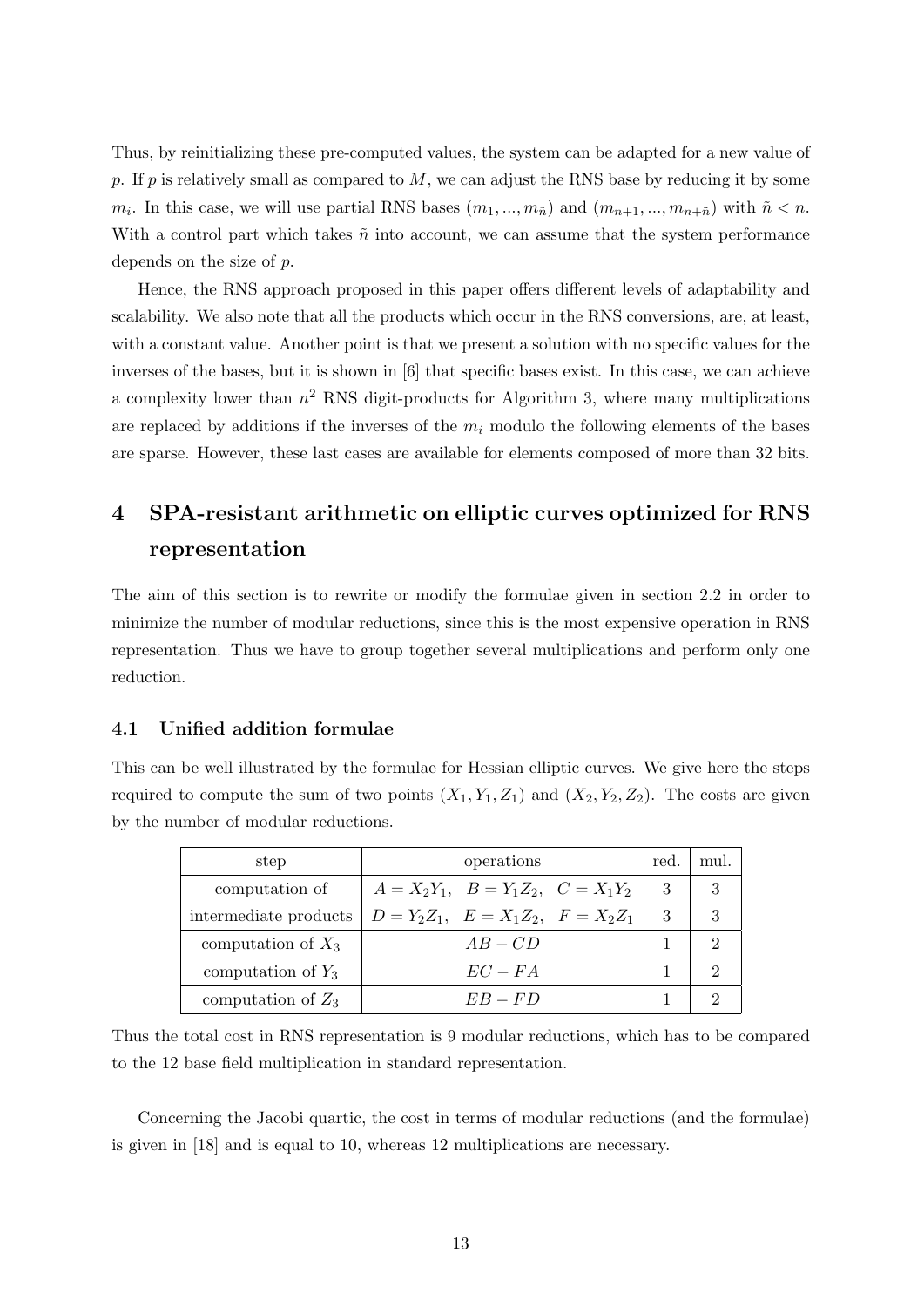| step                       | operations                           | red.           | mul.                        |
|----------------------------|--------------------------------------|----------------|-----------------------------|
| computation of $\lambda_n$ | $A = X_2 Z_1, \quad B = X_1 Z_2,$    | $\overline{2}$ | $\overline{2}$              |
|                            | $C=Z_1Z_2, \quad D=aC$               | 2              | $\overline{2}$              |
|                            | $\lambda_n = (A+B)^2 - AB + CD$      | 1              | 3                           |
| computation of $\lambda_d$ | $E = Y_1 Z_2 + Y_2 Z_1$              | 1              | $\mathfrak{D}$              |
|                            | $\lambda_d = EC$                     | 1              | 1                           |
| intermediary               | $F = E\lambda_d$ , $G = \lambda_n^2$ | 2              | $\mathcal{D}_{\mathcal{L}}$ |
| computations               | $H = F(A + B)$                       | 1              | 1                           |
| computation of $X_3$       | $2\lambda_d(G-H)$                    | 1              | 1                           |
| computation of $Y_3$       | $\lambda_n(3H-2G)-F^2$               | 1              | $\mathcal{D}_{\mathcal{L}}$ |
| computation of $Z_3$       | $2\lambda_d^3$                       | 2              | 9                           |

Finally, we give details of the steps for computing the sum of two points using unified addition formulae for a curve given in short Weierstrass form.

In this case, the total cost in RNS is 14 modular reductions, whereas 18 multiplications must be performed.

Thus, for all known unified formulae, computation of the addition requires fewer reductions than multiplications. This means thatusing the RNS representation can become attractive in terms of performance. In addition, it has all the advantages described in Section 3.5. A detailed comparison is given in Section 5 .

#### 4.2 Montgomery formulae

In this section, we are interested in the Montgomery ladder. In the restrictive case of curves in Montgomery form (the cardinality of the curve is even), both 10 multiplications and modular reductions are required. Moreover, it is easy to see that it is not possible to have a better result because of the degree of the formulae. The general case of curves in Weierstrass form is much more interesting. Indeed, one can do better than re-using the formulae described in Section 2.2. Following the strategy used for the unified addition formulae leads to 16 modular reductions and 19 multiplications. Slightly rewriting the formulae given in Section 2.2 already makes it possible to perform only 15 modular reductions. It is actually possible to further reduce this complexity by resuming, from the beginning, the Montgomery ladder from a more theoretical standpoint.

The Montgomery ladder is based on the fact that the y-coordinate has only minor information. Indeed, it only allows to distinguish a point and its opposite (or equivalently a point and its image under the hyperelliptic involution). Thus the Montgomery ladder only deals with the x-coordinate. From a theoretical standpoint, this means that we are working on the quotient of the curve by the hyperelliptic involution: the Kummer variety. Of course, taking such a quotient implies that it is not possible to add two different points since  $P + Q$  and  $P - Q$  are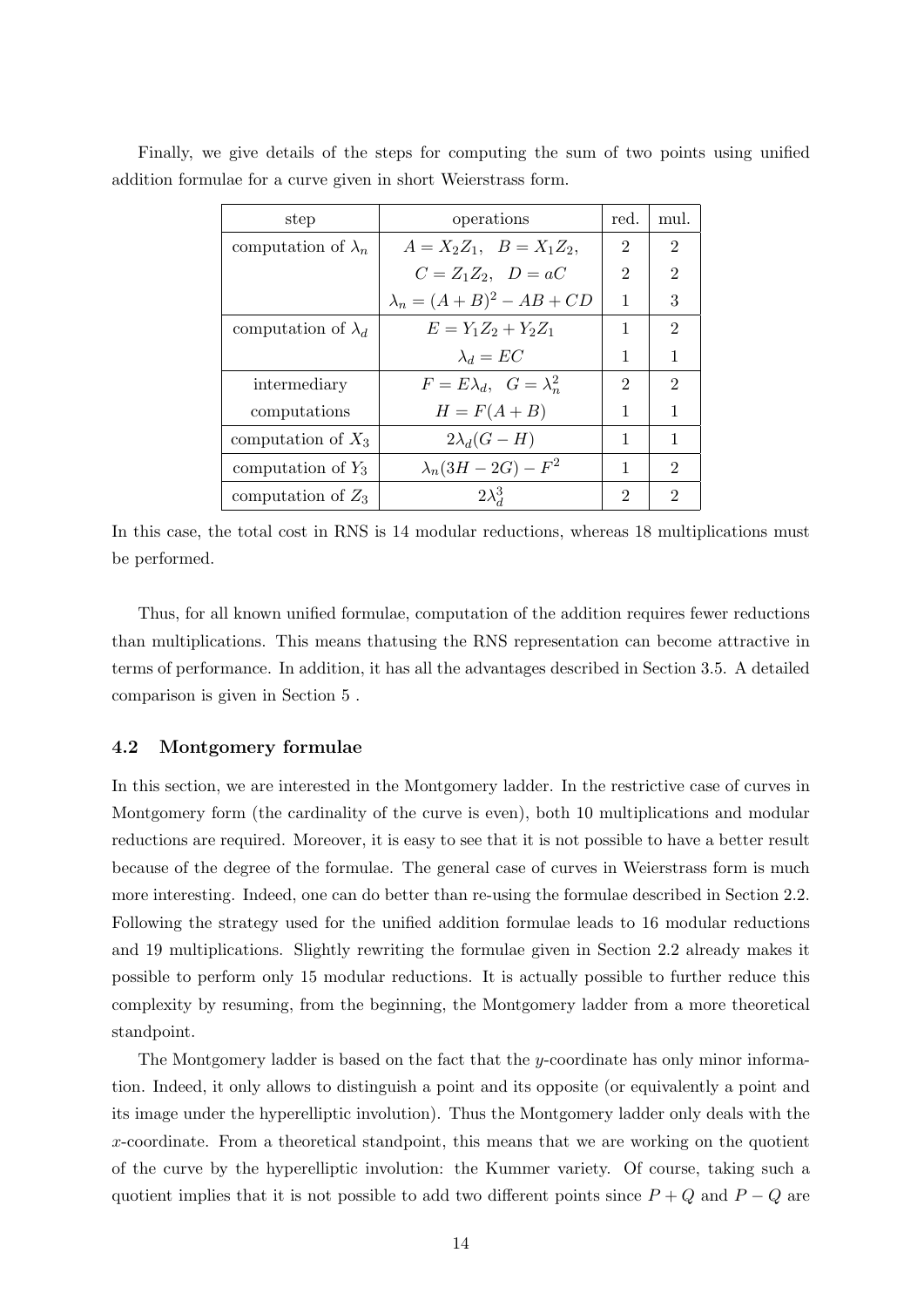not equal in the Kummer variety. However, doubling is still possible (it is easy to discern  $P + P$ and  $P - P = \mathcal{O}$  and if  $P - Q$  is known, it is possible to discern  $P + Q$  and  $P - Q$ . More precisely, it is proved in [20] that there are biquadratic forms  $M_x$ ,  $M_z$  and  $M_{xz}$ , such that for any points  $P = (X_p, Z_p)$  and  $Q = (X_q, Z_q)$  on the Kummer variety, we have

$$
2X_{p+q}X_{p-q} = M_x
$$
  
\n
$$
X_{p+q}Z_{p-q} + X_{p-q}Z_{p+q} = M_{xz}
$$
  
\n
$$
2Z_{p+q}Z_{p-q} = M_z
$$

with

$$
M_x = (X_p X_q - aZ_p Z_q)^2 - 4bZ_p Z_q (Z_p X_q + X_p Z_q),
$$
  
\n
$$
M_{xz} = X_p X_q (Z_p X_q + X_p Z_q) + Z_p Z_q (a(Z_p X_q + X_p Z_q) + 2bZ_p Z_q)
$$
  
\n
$$
M_z = (Z_p X_q - X_p Z_q)^2
$$

If  $P - Q$  is known, one can easily deduce formulae to compute  $X_{p+q}$  and  $Z_{p+q}$  from these biquadratic forms. In fact, only two of the biquadratic forms are necessary. For instance, formulae obtained (in another way) by Brier and Joye in [11] and given in Proposition 2 can be easily deduced from  $M_x$  and  $M_z$ . Here, we will use  $M_{xz}$  and  $M_z$ , in order to minimize the number of modular reductions. In the context of the Montgomery ladder (Algorithm 2), the difference between the two points we want to add is always the base point  $G = (x, y)$ , which is given in affine coordinates so that  $Z_{p-q} = 1$  and  $X_{p-q} = x$ . Thus we obtain

$$
X_{p+q} = 2(M_{xz} - xZ_{p+q})
$$
  

$$
Z_{p+q} = M_z
$$

Let us note that the theory of Kummer varieties also provides formulae for doubling but these always lead to the same formulae as in Proposition 2. Therefore, we have the following theorem.

**Theorem 1** Let p be a prime number and E be an elliptic curve defined over  $\mathbb{F}_p$  by (1). Let also  $P = (X_p, Y_p, Z_p)$  and  $Q = (X_q, Y_q, Z_q) \in E(\mathbb{F}_p)$  given in projective coordinates. Assume that  $P - Q = (x, y)$  is known in affine coordinates. Then we obtain the X and Z-coordinates for  $P+Q$  and  $2P$  in terms of the X and Z-coordinates for P and Q by the following formulae:

$$
X_{p+q} = 2(X_p X_q (Z_p X_q + X_p Z_q) + Z_p Z_q (a(Z_p X_q + X_p Z_q) + 2bZ_p Z_q) - xZ_{p+q}),
$$
  
\n
$$
Z_{p+q} = (X_p Z_q + X_q Z_p)^2 - 4X_p X_q Z_p Z_q,
$$
  
\n
$$
X_{2p} = (X_p^2 - aZ_p^2)^2 - 8bX_p Z_p^3,
$$
  
\n
$$
Z_{2p} = 4X_p Z_p (X_p^2 + aZ_p^2) + 4bZ_p^4.
$$

Finally, we give details of the steps for computing the sum of two points and the doubling of a point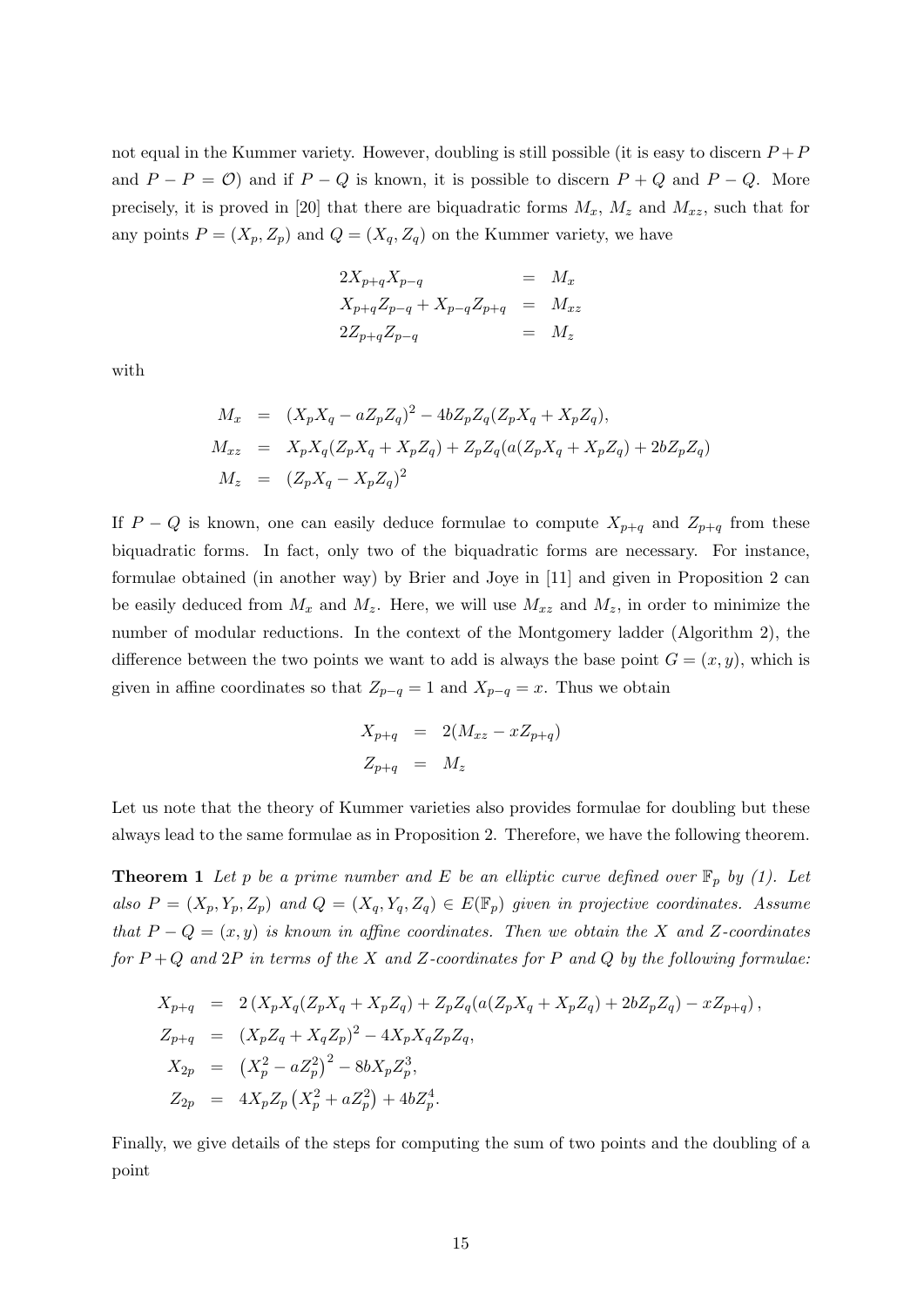| step                     | operations                | red. | mul.           |
|--------------------------|---------------------------|------|----------------|
| preliminary              | $A = Z_p X_q + X_p Z_q$   | 1    | 2              |
| computations             | $B=2X_pX_q$ , $C=2Z_pZ_q$ | 2    | 2              |
| computation of $Z_{p+q}$ | $A^2 - BC$                | 1    | 2              |
| computation of $X_{p+q}$ | $D = aA + bC$             | 1    | $\overline{2}$ |
|                          | $BA + CD + 2xZ_{p+q}$     | 1    | 3              |
| preliminary              | $A=2X_pZ_p$               | 1    | 1              |
| computations             | $B = X_p^2$ , $C = Z_p^2$ | 2    | 2              |
|                          | $D = -4bA$ , $E = aA$     | 2    | 2              |
| computation of $X_{2p}$  | $BD + (C - E)^2$          | 1    | $\mathfrak{D}$ |
| computation of $Z_{2n}$  | $2B(C+E) - AD$            | 1    | 2              |

In this case, the total cost for each bit of the exponent in RNS representation is 13 modular reductions and 20 multiplications whereas 19 base field multiplications must be performed in a standard representation. Hence the use of an arithmetic which complexity is concentrated on the reduction step (as the RNS) becomes very attractive with these formulae.

It is interesting to note that, contrary to the case of the standard representation, the extra cost for curves in short Weierstrass form compared to (more specific) curves in Montgomery form is not too large (33% in RNS representation compared to 90% in standard representation).

Lastly, if  $a$  (or  $b$ ) is a small number, the cost becomes 12 modular reductions whereas 17 base field multiplications must be performed in a standard representation. Let us now show that we can almost always assume that either a or b is small.

#### 4.3 Rescaling the constant to a small value

This section is not specific to the RNS representation and can be applied in other contexts. It is motivated by the fact that there are 2 multiplications by  $a$  in the general formulae for the Montgomery ladder. Thus, the gain will be attractive if a can be rescaled to a small value.

The standard way to perform such a rescaling is to find a small k such that  $\frac{a}{k}$  is a fourth power  $u^4$  in  $\mathbb{F}_p$  and to use the isomorphism  $(x, y) \mapsto \left(\frac{x}{u^2}, \frac{y}{u^2}\right)$  $\frac{y}{u^3}$ ) to send E on the curve E' defined by the equation  $y^2 = x^3 + \frac{a}{u^4}x + \frac{b}{u^6}$ . The probability for an element of  $\mathbb{F}_p$  to be a fourth power is only  $\frac{1}{4}$  and we can obtain a better result in the context of the Montgomery ladder. Indeed, y is not used in this representation so only  $u^2$  will be used and it is actually sufficient that  $\frac{a}{k}$  is a square in  $\mathbb{F}_p$ . The isomorphism is now defined over  $\overline{\mathbb{F}_p}$ , so that it is easier to use a change of variables to describe the rescaling.

**Theorem 2** Let E be an elliptic curve defined over  $\mathbb{F}_p$  by (1) and k be a small integer such that  $\frac{a}{k}$  is a square  $v^2$  in  $\mathbb{F}_p$ . Let also  $P = (X_p, Y_p, Z_p)$  and  $Q = (X_q, Y_q, Z_q) \in E(\mathbb{F}_p)$  given in projective coordinates. Assume that  $P - Q = (x, y)$  is known in affine coordinates. Put  $Z' = vZ$ . If  $b' = \frac{b}{w}$  $\frac{b}{v^3}$  and  $x' = \frac{x}{v}$  $\frac{x}{v}$  are precomputed, we obtain the X and Z'-coordinates for  $P+Q$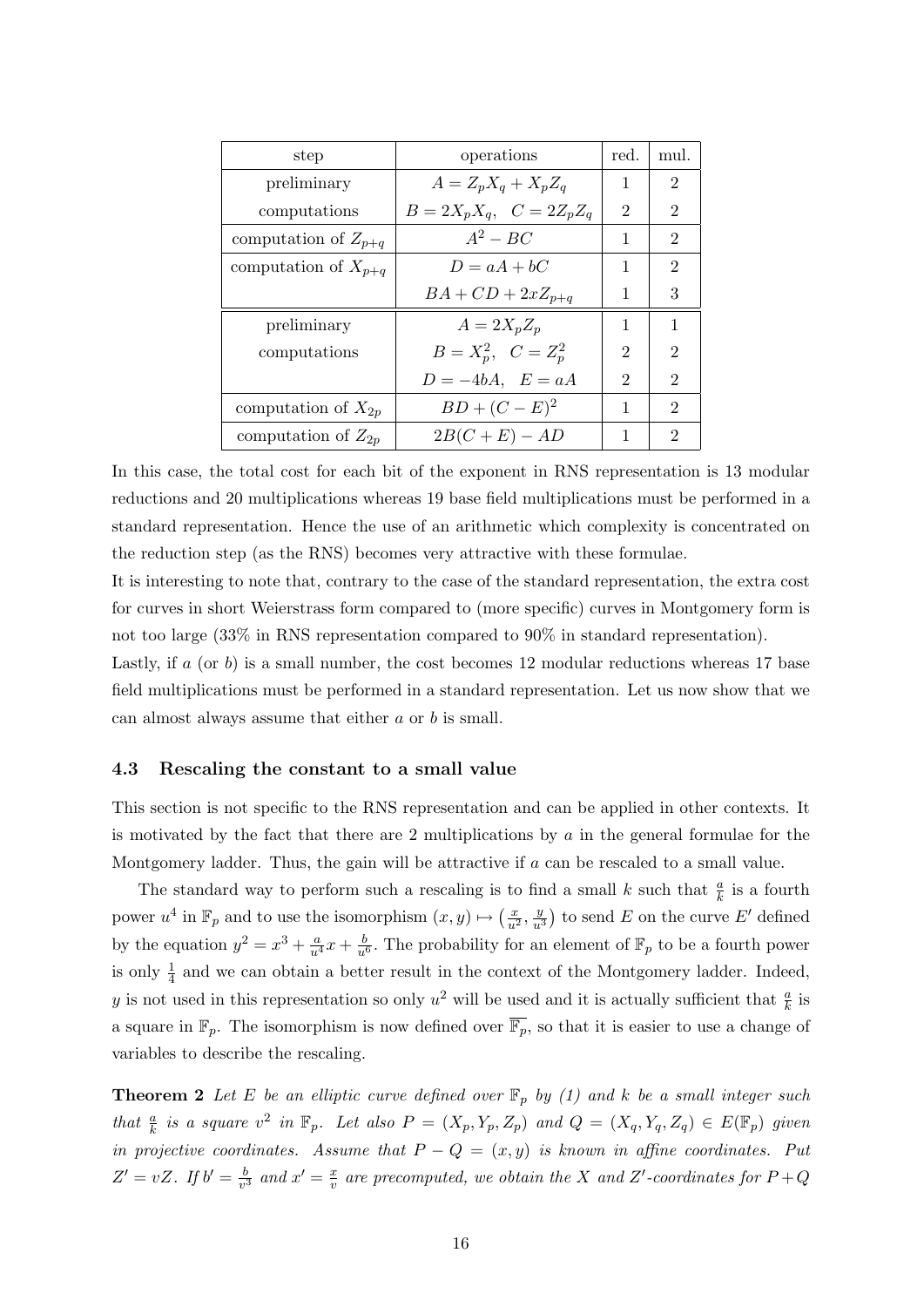and  $2P$  in terms of the X and Z'-coordinates for P and Q by the following formulae:

$$
X_{p+q} = -4b'Z'_p Z'_q (X_p Z'_q + X_q Z'_p) + (X_p X_q - k Z'_p Z'_q)^2,
$$
  
\n
$$
Z'_{p+q} = x'(X_p Z'_q - X_q Z'_p),
$$
  
\n
$$
X_{2p} = (X_p^2 - k Z'_p)^2 - 8b' X_p Z'_p^3,
$$
  
\n
$$
Z'_{2p} = 4Z'_p (X_p^3 + k X_p Z'_p^2 + b' Z'_p).
$$

In this case, addition can be performed in 9 multiplications and doubling in 8. The same idea can be applied to formulae optimized for the RNS representation given in Section 4.2.

As the constraint on k has been relaxed ( $\frac{a}{k}$  must be a square, not necessarily a fourth power), it is easier to rescale a to a small value in the context of Montgomery ladder than in the general context. Using the properties of the Legendre symbol, it is easy to prove that  $k$  is either 1 or the smallest non-square in  $\mathbb{F}_p$  and that the proportion of prime fields such that the *n* first prime numbers are squares is only  $\frac{1}{2^n}$ .

Anyway, if k is too large to assume that the multiplication by  $k$  can be neglected, there is another way to rescale a to a small value. This method uses isogenies and is explained in [12]. Finally, the method explained for rescaling a to a small value can also be applied to b if there is a small k such that  $\frac{4b}{k}$  is a cube in  $\mathbb{F}_p$  which leads to the same gain (2 multiplications).

In conclusion, the probability that neither  $a$  nor  $b$  can be rescaled (by using  $Z'$  or isogenies) to a small value is very low, especially in the Montgomery ladder context.

## 5 Performance Comparisons

In this section, we compare the complexities of our approach to those using Montgomery modular multiplication.

| Operation      |                                 | RNS (in RNSdigit-products)   Montgomery (in word-products) |
|----------------|---------------------------------|------------------------------------------------------------|
| Multiplication | 2n                              |                                                            |
| Reduction      | $\frac{7}{5}n^2 + \frac{8}{5}n$ | $n^2 + n$                                                  |

First, we summarize the complexities for base field operations in Table 1. Table 2 (resp. 3)

Table 1: Number of word-products for performing a multiplication and a modular reduction in RNS and with Montgomery approach for two n-word integers. A RNSdigit-product is equivalent to 1.1 word-product (see section 3.1).

shows the number of operations required for a doubling **or** an addition (resp. a doubling **and** an addition) for the different representations of the curve we chose to deal with in this paper.

It is then easy to deduce the global complexity in each case. For instance, one step of the Montgomery exponentiation algorithm using the formulae given in Section 2.2 (for the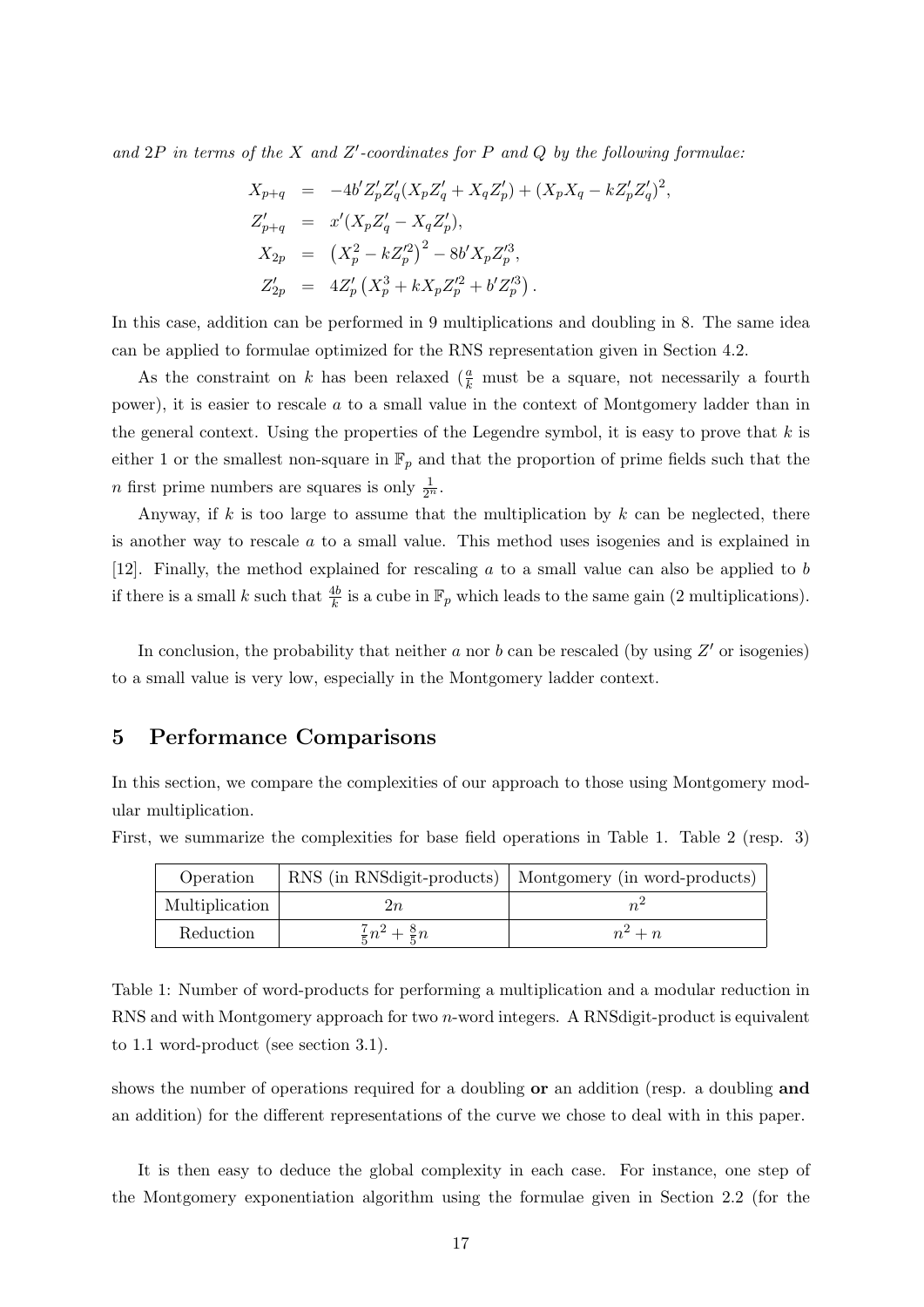| Curve representation                           |                         | RNS representation   Standard representation |
|------------------------------------------------|-------------------------|----------------------------------------------|
| Hessian form                                   | 9 red. and 12 mul.      | $12 \text{ mul.}$ and 9 red.                 |
| Jacobi form                                    | $10$ red. and $12$ mul. | $12 \text{ mul.}$ and $10 \text{ red.}$      |
| Unified Weierstrass form   14 red. and 18 mul. |                         | $18 \text{ mul.}$ and $14 \text{ red.}$      |

Table 2: Optimal number of operations in RNS and standard representation for an unified addition

| Curve representation                                        |                     | RNS representation   Standard representation |
|-------------------------------------------------------------|---------------------|----------------------------------------------|
| Montgomery ladder                                           | 13 red. and 20 mul. | $19$ mul. and $16$ red.                      |
| Montgomery ladder $(a \text{ small})$   12 red. and 18 mul. |                     | $17 \text{ mul.}$ and $14 \text{ red.}$      |

Table 3: Optimal number of operations in RNS and standard representation for each bit of the exponent of a Montgomery ladder

Montgomery approach) or section 4.2 (for our approach) when a is small requires  $17n^2+14(n^2+$ *n*) operations with Montgomery modular multiplication, and  $(18(2n) + 12(\frac{7}{5}n^2 + \frac{8}{5}n^2))$  $(\frac{8}{5}n)) \times 1.1$ using RNS. We summarize, in Table 4, the word complexity for each representation of the curve we considered in this paper (i.e., those having SPA-resistance properties). We also give these complexities for usual ECC sizes for a 32-bit architecture. All these complexities are given for one basic step of the scalar multiplication. For Montgomery ladder, such a step always requires both an addition and a doubling, so that the complexities are easy to compute. For unified formulae, we assume that this step requires 1.25 unified additions in average using, for example, a sliding window method with window size 3. This is not necessarily the best choice (for example in 512 bits) but this has no incidence on our comparisons.

It is interesting to note that the complexities we obtain in RNS are always asymptotically better than in the Montgomery representation. This is due to the fact that we optimized formulae on elliptic curves in order to minimize the number of reductions. As a consequence, our method becomes more interesting for high level of security. For example, the gain obtained is anecdotal for unified formulas in 192 bits but becomes interesting for higher level of security. The gain is even important for the Montgomery ladder because we discovered new formulae which are well adapted to the RNS representation of numbers. Moreover, all of the advantages of the RNS arithmetic become evident when a parallel architecture is used.

Indeed, assuming that we have an architecture equivalent to  $n$  word-operators on a single word-bus, Table 5 shows the complexities of the different approaches in number of word operations. Note that we only give these complexities in the case of the Montgomery ladder with a small in order to simplify the paper. The complexities for the other curves representations can be easily deduced from Table 4.

The estimation of the cost for the multiplication and for the Montgomery parallel product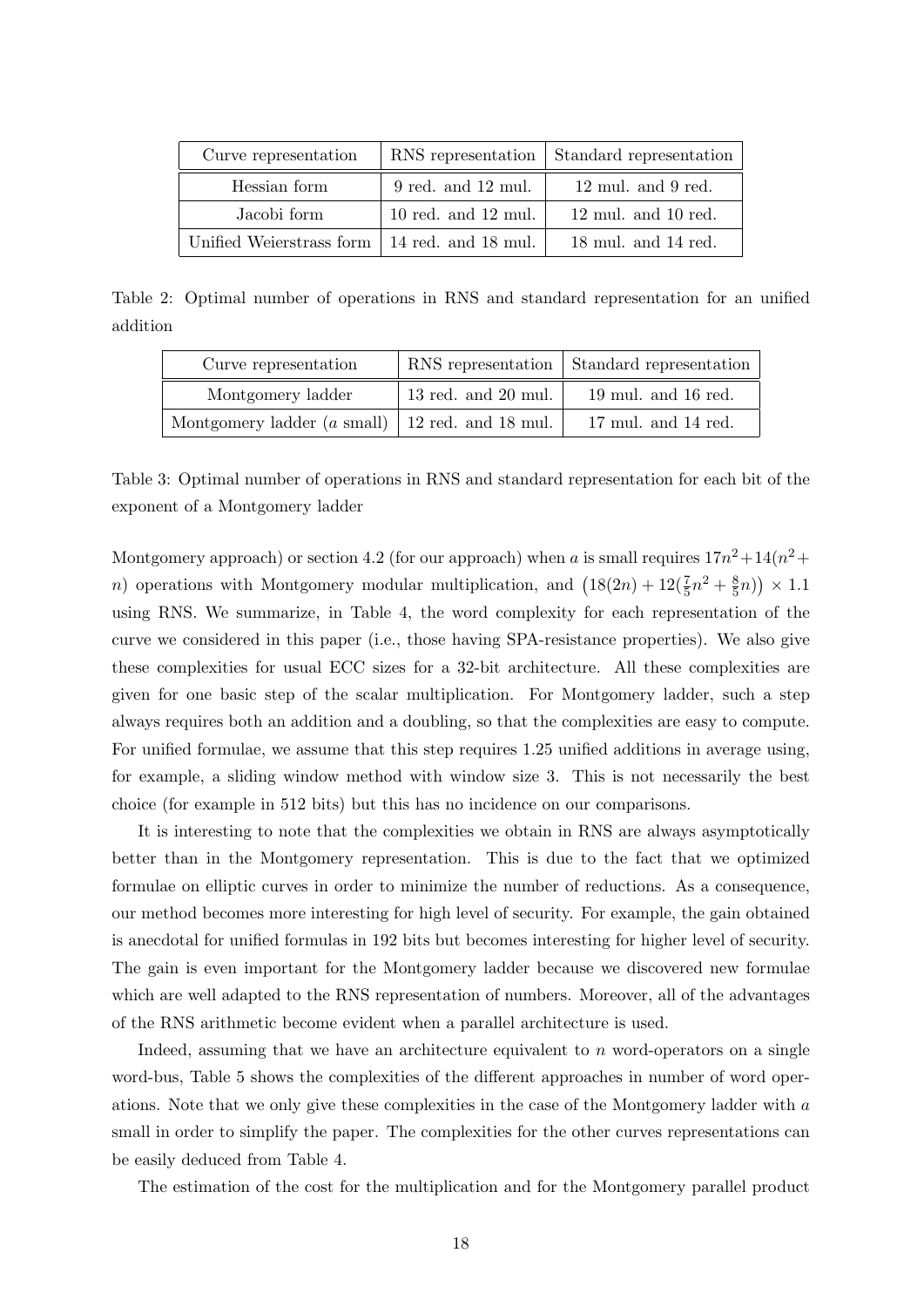| Curve representation              | size in bit    | <b>RNS</b>                          | Montgomery        | ratio in $%$ |
|-----------------------------------|----------------|-------------------------------------|-------------------|--------------|
| Hessian form                      | 32n            | 1.25 $(12.6n^2 + 38.4n) \times 1.1$ | $1.25(21n^2+9n)$  |              |
|                                   | 192            | 940.5                               | 1012              | $7\%$        |
|                                   | 256            | 1531.2                              | 1770              | $13.5~\%$    |
|                                   | 512            | 5280                                | 6900              | 23.5 %       |
| Jacobi form                       | $32\mathrm{n}$ | $1.25(14n^2+40n)\times 1.1$         | $1.25(22n^2+10n)$ |              |
|                                   | 192            | 1023                                | 1065              | 4 %          |
|                                   | 256            | 1672                                | 1860              | 10 %         |
|                                   | $512\,$        | 5808                                | 7240              | $19.5~\%$    |
| Unified Weierstrass form          | $32\mathrm{n}$ | $1.25(19.6n^2+58.4n)\times 1.1$     | $1.25(32n^2+14n)$ |              |
|                                   | 192            | 1452                                | 1545              | $6\%$        |
|                                   | 256            | 2367.2                              | 2700              | 12 %         |
|                                   | $512\,$        | 8184                                | 10520             | $22~\%$      |
| Montgomery ladder                 | $32\mathrm{n}$ | $(18.2n^2+60.8n)\times 1.1$         | $35n^2 + 16n$     |              |
|                                   | 192            | 1122                                | 1356              | 17 %         |
|                                   | 256            | 1816.32                             | 2368              | $23~\%$      |
|                                   | $512\,$        | 6195.2                              | 9216              | 32.5 %       |
| Montg. ladder $(a \text{ small})$ | $32\mathrm{n}$ | $(16.8n^2+55.2n)\times 1.1$         | $31n^2 + 14n$     |              |
|                                   | 192            | 1029.6                              | 1200              | $14~\%$      |
|                                   | 256            | 1668.48                             | $\,2096$          | $20~\%$      |
|                                   | $512\,$        | 5702.4                              | 8160              | 30 %         |

Table 4: Cost in word-products (32-bits) of one scalar multiplication iteration

are based on systolic implementations [33] or on parallel implementations [13, 37], where the given architectures are respectively in  $O(n^2/log(n)^2)$  and  $O(n^2)$  for the area and  $O(log(n))$ for the time. As we did not find an explicit complexity for multiplication using a  $O(n)$  area architecture, we give two values for the complexity. The first one is minimal but certainly not realistic. The second one, which is not necessarily optimal, takes into account that

- each product of a number by a digit will produce two numbers (high and low parts),
- a carry-save adder will need an extra register for storing the carry and a final adder for absorbing these carries,
- 32-bit words look-up tables are not reasonable.

Then, to get an idea with ECC key size, we compare three different implementations in table 6 for the number of operations required for one step of the Montgomery scalar multiplication on an elliptic curve in Weierstrass form with a small.

In this configuration, the RNS becomes very interesting compared to the Montgomery arithmetic in terms of efficiency for a leak-resistant implementation of elliptic curve cryptosystems, even if we use our non-realistic lower bound for the comparison.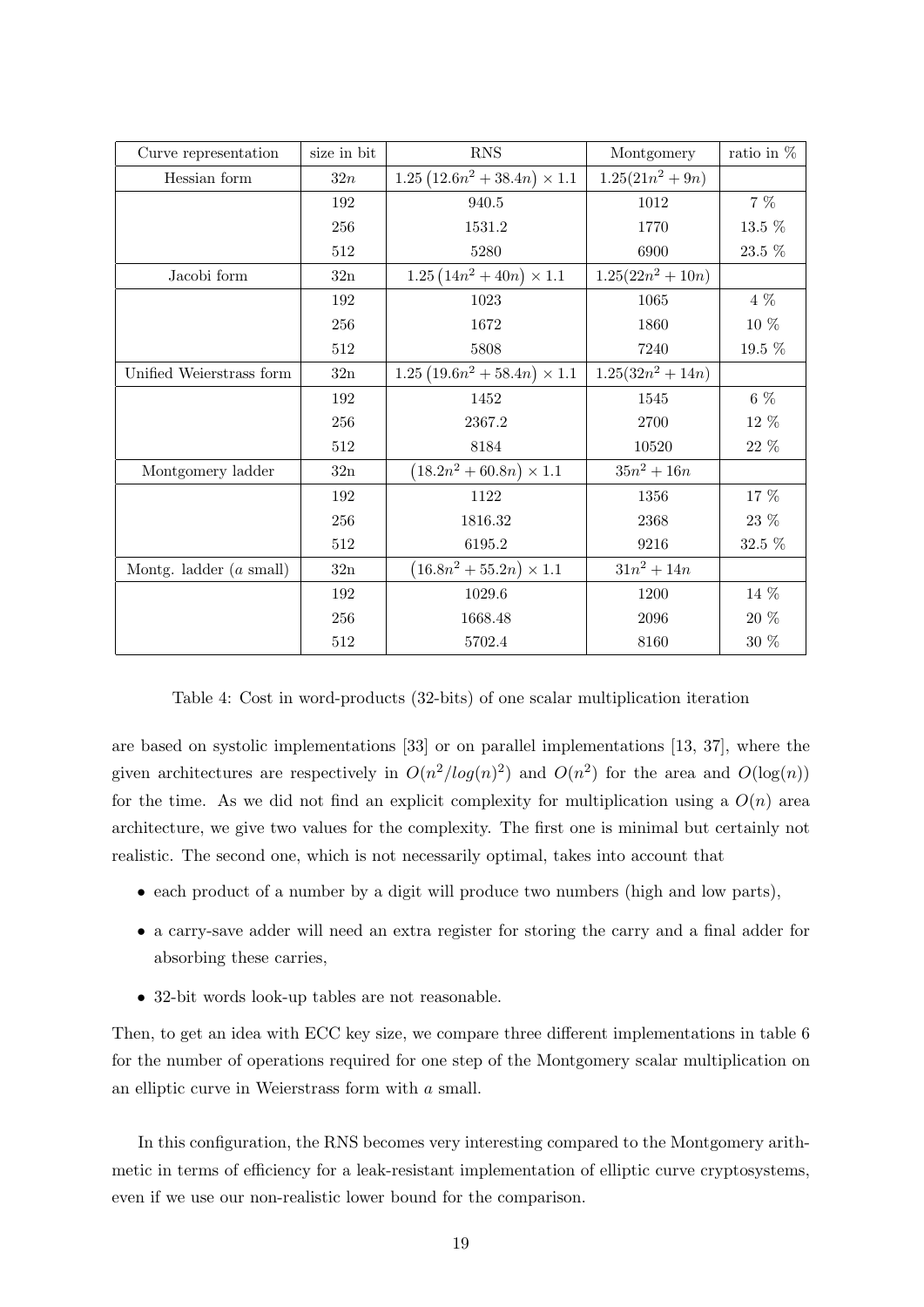| Operation                           | <b>RNS</b>                                         | Montgomery     |
|-------------------------------------|----------------------------------------------------|----------------|
| Multiplication                      | $2 \times 1.1$                                     | $n \ldots 2n$  |
| Reduction                           | $\left(\frac{12}{5}n+\frac{3}{5}\right)\times 1.1$ | $2n \ldots 3n$ |
| One iteration of algorithm $2 \mid$ | $31.68n + 47.52$                                   | 44n75n         |

Table 5: Number of cycles with parallel implementations on an n word-operators structure.

| $ p _2$ | word | <b>RNS</b> | Montgomery | ratio inc    |
|---------|------|------------|------------|--------------|
| 192     |      | 237.6      | 264450     | $10\%47\%$   |
| 256     |      | 300.96     | 352600     | $14.5\%50\%$ |
| 512     | 16   | 554.4      | 7041200    | $21\%54\%$   |

|  |  | Table 6: Comparison of parallel implementations |  |  |  |  |
|--|--|-------------------------------------------------|--|--|--|--|
|--|--|-------------------------------------------------|--|--|--|--|

## 6 Practical implementation

The aim of this paper was to study the interest of combining leak-resistant arithmetic on elliptic curves and RNS representation of numbers. Even if it was not the goal of this paper, a practical implementation was necessary to validate the good results obtained. Such an implementation, based on this paper, has now been done by Guillermin in [23]. The FPGA implementation obtained is the fastest one for elliptic curves defined over non-Mersenne prime field. This proves that the work done in this paper is not only theoretically interesting and that RNS representation is promising for elliptic curve cryptography.

## 7 Conclusion

Combining Residue Number System and SPA-resistant arithmetic on elliptic curves, we obtain an efficient and secure implementation of elliptic curves cryptosystems on embedded devices especially if a parallel architecture is used.

Since the expensive operation in RNS is the reduction, we proposed to rewrite formulae for elliptic curve SPA-resistant arithmetic in order to minimize the number of reductions even if the number of multiplications is increased. In the case of the Montgomery ladder on elliptic curves in Weierstrass form, we obtained new formulae which are better suited to RNS representation of numbers and we explain why multiplications by one of the coefficients of the curve can be neglected in most cases.

We also give an in-depth analysis of the complexity of the Montgomery reduction. We thus realized that some improvements could be made to obtain a final complexity of  $\frac{7}{5}n^2 + \frac{8}{5}$  $\frac{8}{5}n$  for a n-word number.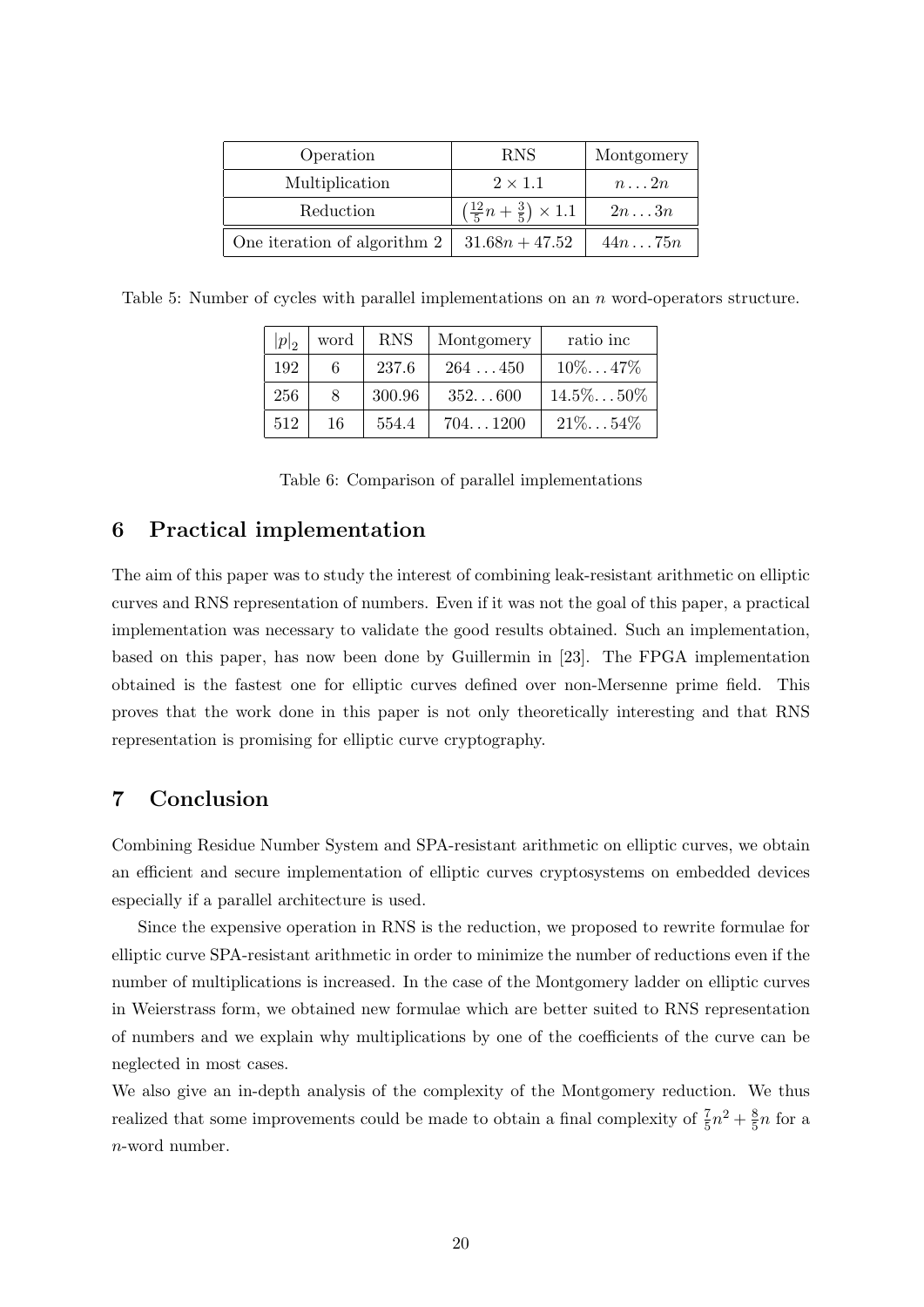It is clear that, without the results we obtained in these two directions, the combination of RNS arithmetic and elliptic curves will be possible but less convincing. Thus, we theoretically obtain an efficient leak-resistant arithmetic especially for high security levels and in the case of the Montgomery ladder on elliptic curves in Weierstrass form. Moreover these results have been recently successfully validated by a very efficient FPGA implementation [23]

Our approach is particularly interesting from a hardware standpoint since the RNS representation of numbers has many advantages (easy to implement and parallelize, flexibility). It is also very attractive in the case of a dedicated parallel architecture.

## References

- [1] Bajard, J.C., Didier, L.S., Kornerup, P.: A RNS Montgomery's Modular Multiplication. IEEE Transactions on Computers, volume 47, no. 7, July 1998.
- [2] Bajard, J.C., Didier, L.S., Kornerup, P.: Modular multiplication and base extension in residue number systems. 15th IEEE Symposium on Computer Arithmetic, IEEE Computer Society Press (2001) 59–65.
- [3] Bajard, J.C., Duquesne, S., Ercegovac M. and Meloni N.: Residue systems efficiency for modular products summation: Application to Elliptic Curves Cryptography, in Advanced Signal Processing Algorithms, Architectures, and Implementations XVI, part of the SPIE Optics & Photonics 2006 Symposium. August 2006 San Diego, USA.
- [4] Bajard, J.C., Imbert, L.: A full RNS implementation of RSA. IEEE Transactions on Computers 53:6 (2004) 769–774.
- [5] Bajard, J.C., Imbert, L., Liardet, P.Y., Teglia, Y.: Leak resistant arithmetic. CHES 2004, LNCS 3156 59–65.
- [6] Bajard, J.C., Kaihara, M., Plantard Th.: Selected RNS Bases for Modular Multiplication in Proceedings of the 19th IEEE symposium on Computer Arithmetic (ARITH 19) June 2009, Portland, USA.
- [7] Bajard, J.C., Meloni, N., Plantard, T.: Efficient RNS bases for Cryptography IMACS'05, Applied Mathematics and Simulation, (2005).
- [8] Billet, O., Joye, M.: The Jacobi Model of an Elliptic Curve and Side-Channel Analysis. Applied Algebra, Algorithms and Error-Correcting Codes, LNCS 2643 (2003) 34–42.
- [9] Bosselaers, A., Govaerts, R., Vandewalle. J.: Comparison of the three modular reduction functions LNCS 773 (1994) 175–186.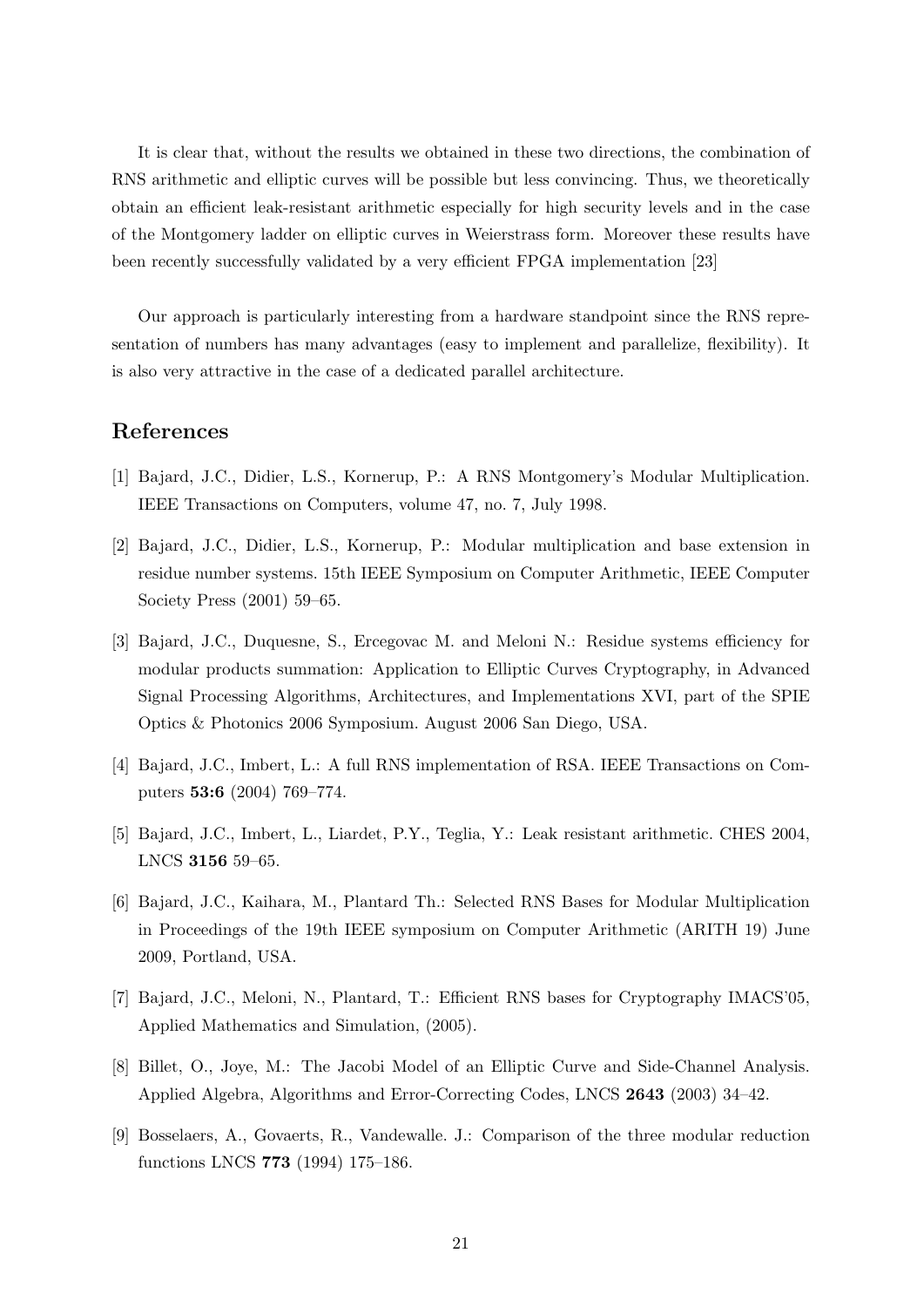- [10] Brent, R.P., Kung, H.T.: The Area- Time Complexity of Binary Multiplication. Journal of the Association for Computing Machinery, Vol 28, No 3, July 1981, 521–534.
- [11] Brier, E., Joye, M.: Weierstrass Elliptic Curves and Side-Channel Attacks. Public Key Cryptography, LNCS 2274 (2002) 335–345.
- [12] Brier, E., Joye, M.: Fast Point Multiplication on Elliptic Curves Trough Isogenies, Applied Algebra, Algorithms and Error-Correcting Codes, Lecture Notes in Comput. Sci., vol.2643, Springer, Berlin, 2003, pp. 43–50.
- [13] Bunimov, V., Schimmler, M.: Efficient Parallel Multiplication Algorithm for Large Integers Euro-Par 2003, International Conference on Parallel and Distributed Computing (2003) 923–928.
- [14] Chung, J., Hasan, A.: More generalized mersenne numbers. SAC 2003, LNCS 3006 (2003) 335–347
- [15] Ciet, M., Neve, M., Peeters, E., Quisquater, J.J.: Parallel FPGA implementation of RSA with residue number systems– can side-channel threats be avoided? 46th IEEE International Midwest Symposium on Circuits and Systems (2003).
- [16] Cohen, H., Frey, G.: Handbook of elliptic and hyperelliptic curve cryptography. Discrete Math. Appl., Chapman & Hall/CRC (2006).
- [17] Coron, J.S.: Resistance against differential power analysis for elliptic curve cryptosystems. CHES'99, LNCS 1717 (1999) 292–302.
- [18] Duquesne, S.: Improving the Arithmetic of Elliptic Curve in Jacobi Model. Information Processing Letters 104:3 (2007) 101–105.
- [19] Fischer, W., Giraud, C., Knudsen, E.W., Seifert, J. P.: Parallel scalar multiplication on general elliptic curves over  $\mathbb{F}_p$  hedged against Non-Differential Side-Channel Attacks. Preprint.
- [20] Flynn, E.V.: An explicit theory of heights. Trans. Amer. Math. Soc. 347:8 (1995) 3003– 3015.
- [21] Svoboda, A. and Valach, M.: Operational Circuits. Stroje na Zpracovani Informaci, Sbornik III, Nakl. CSAV, Prague, (1955) 247-295.
- [22] Garner, H.L.: The residue number system. IRE Transactions on Electronic Computers, EL 8:6 (1959) 140–147.
- [23] Guillermin, N.: A high speed coprocessor for elliptic curve scalar multiplications over  $\mathbb{F}_p$ . CHESS 2010, LNCS (2010)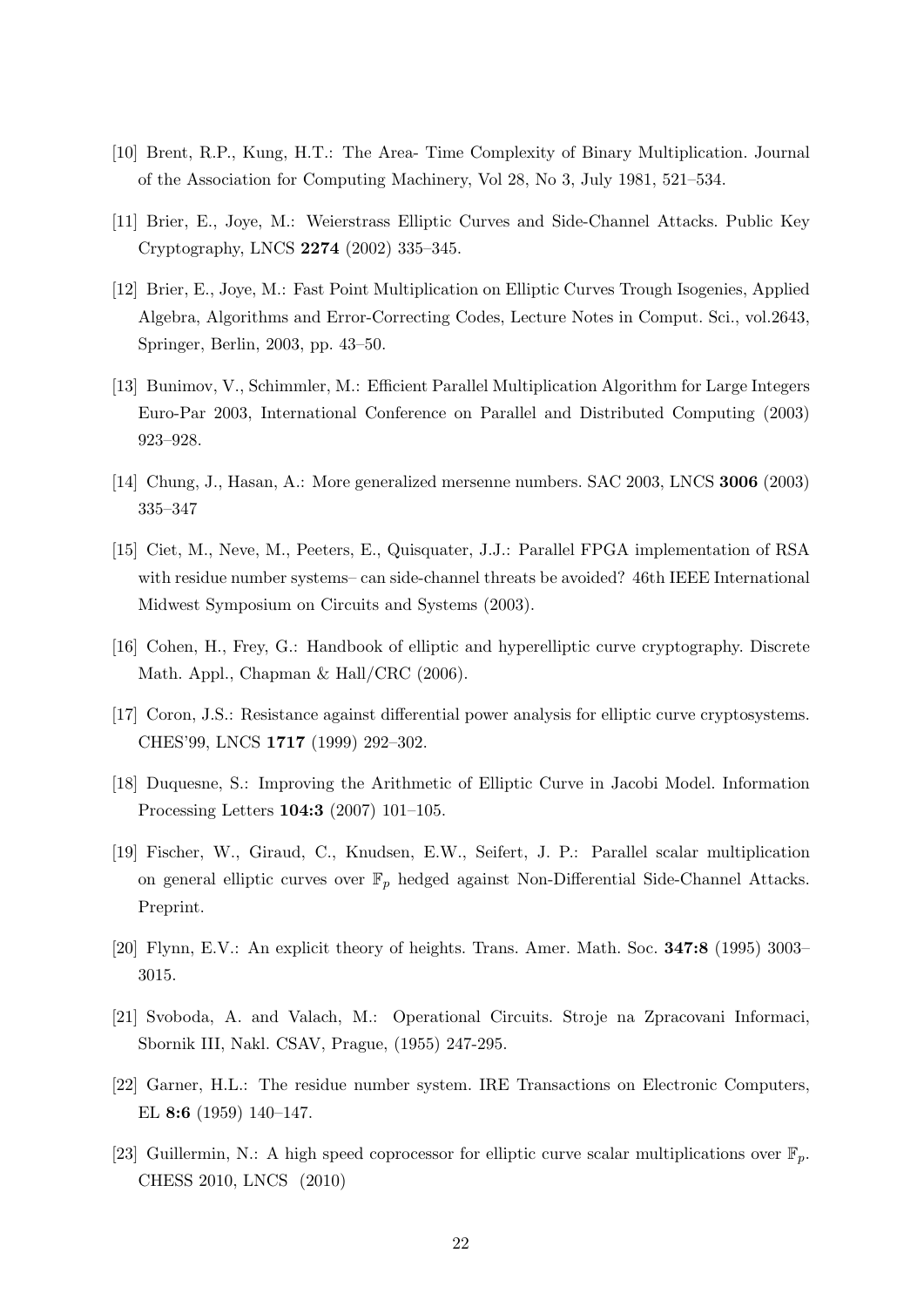- [24] Izu, T., Takagi, T.: A Fast Parallel Elliptic Curve Multiplication Resistant against Side Channel Attacks. Public Key Cryptography, LNCS 2274 (2002) 280–296.
- [25] Joye, M., Quisquater, J.J.: Hessian Elliptic Curves and Side-Channel Attacks. CHES 2001, LNCS 2162 402–410.
- [26] Knuth, D.: Seminumerical Algorithms. The Art of Computer Programming, vol. 2. Addison-Wesley (1981).
- [27] Kocher, P.C.: Timing attacks on implementations of DH, RSA, DSS and other systems. CRYPTO'96, LNCS 1109 (1996) 104–113.
- [28] Kocher, P.C., Jaffe, J., Jun, B.: Differential power analysis. CRYPTO'99, LNCS 1666 (1999) 388–397.
- [29] Liardet, P. Y., Smart, N.: Preventing SPA/DPA in ECC systems using the Jacobi form. CHESS 2001, LNCS 2162 391–401.
- [30] Montgomery, P.L.: Modular multiplication without trial division. Math. Comp. 44:170 (1985) 519–521.
- [31] Montgomery, P.L.: Speeding the Pollard and elliptic curve methods of factorization. Math. Comp. 48:177 (1987) 243–164
- [32] Okeya, O., Sakurai, K.: Efficient Elliptic Curve Cryptosystems from a Scalar Multiplication Algorithm with Recovery of the y-Coordinate on a Montgomery-Form Elliptic Curve. Cryptographic Hardware and Embedded Systems, LNCS 2162 (2001) 126–141.
- [33] G. Orlando and C. Paar. A scalable GF(p) elliptic curve processor architecture for programmable hardware. In Proceedings of Workshop on Cryptographic Hardware and Embedded Systems (CHES 2001)
- [34] Posch, K.C., Posch, R.: Modulo reduction in residue number systems. IEEE Transaction on Parallel and Distributed Systems 6:5 (1995) 449–454.
- [35] Quisquater, J.J., Samyde, D.: ElectroMagnetic Analysis (EMA): Measures and Countermeasures for Smart Cards. e-smart 2001, LNCS 2140 (2001) 200–210.
- [36] Shenoy, A.P., Kumaresan, R.: Fast base extension using a redundant modulus in RNS. IEEE Transactions on Computer 38:2 (1989) 292–296.
- [37] Sanu, M.O., Swartzlander, E.E., Chase, C.M.: Parallel Montgomery Multipliers. 15th IEEE International Conference on Application-Specific Systems, Architectures and Processors (ASAP'04) (2004) 63–72.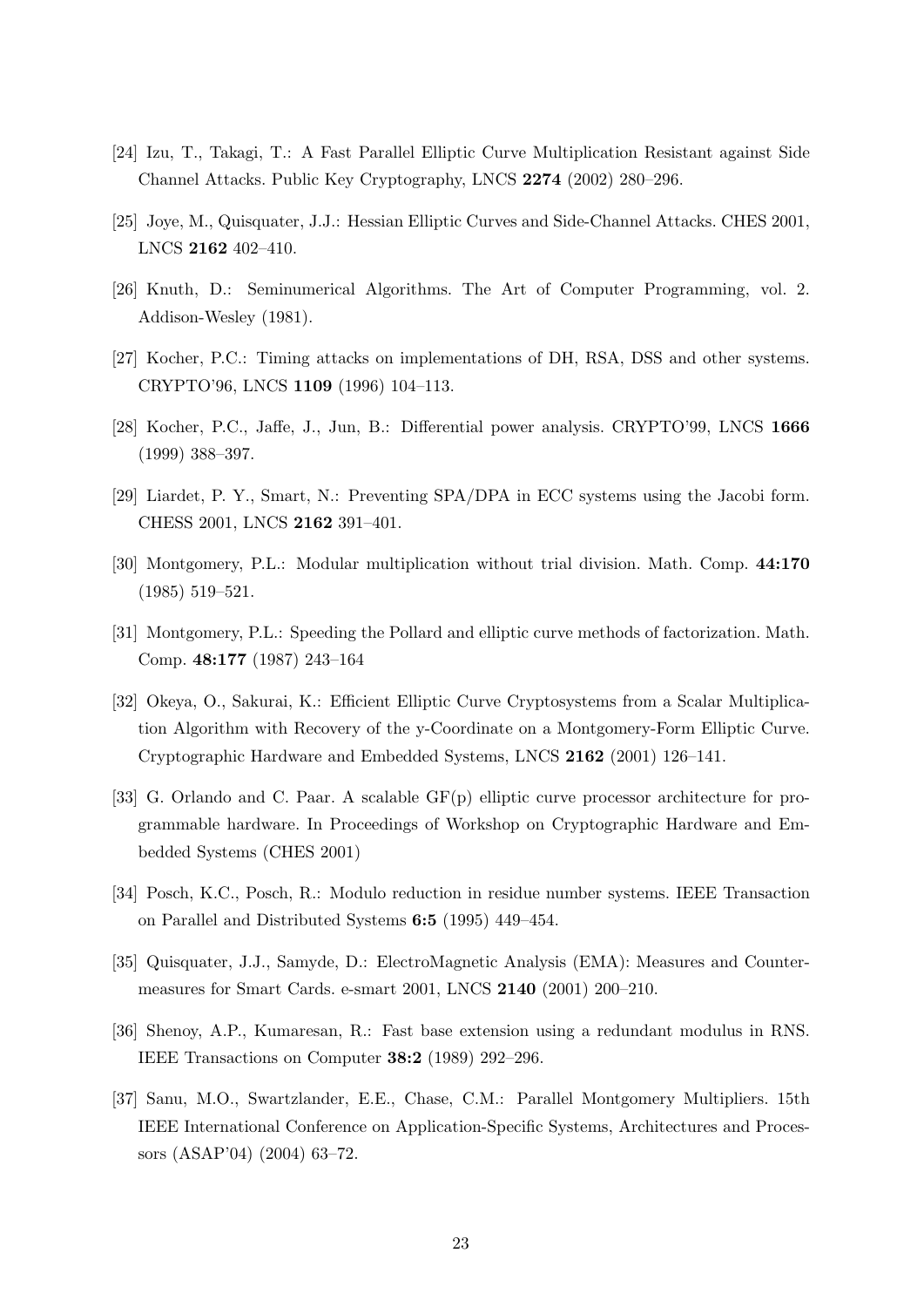- [38] Solinas, J.: Generalized Mersenne numbers. Research Report CORR-99-39, Center for Applied Cryptographic Research, University of Waterloo (1999)
- [39] Szabo, N.S., Tanaka, R.I.: Residue Arithmetic and its Applications to Computer Technology. McGraw-Hill (1967)

## Annexes

16 coprimes of 32 bits with  $c_i = 2^{t_i} \pm 1 < 2^{12}$ 

|                                            | $m_9 = 11111111111111111111111111000001$      |
|--------------------------------------------|-----------------------------------------------|
| $m_2 = 1111111111111111111111111111111$    | $m_{10}$ = 1111111111111111111111111101111111 |
| $m_3 = 1111111111111111111111111111101$    |                                               |
| $m_4$ = 1111111111111111111111111111111011 | $m_{12}$ = 111111111111111111111111100000001  |
| $m_5 = 11111111111111111111111111110111$   |                                               |
| $m_6$ = 111111111111111111111111111110001  |                                               |
| $m_7$ = 1111111111111111111111111111101111 |                                               |
| $m8 = 11111111111111111111111111011111$    | $m_{16}$ = 111111111111111111111000000000001  |

18 coprimes of 32 bits with  $c_i = 2^{t_i} \pm 1 < 2^{15}$ 

| m <sub>1</sub> |                                           | $m_{10}$ = 111111111111111111111111110111111 |
|----------------|-------------------------------------------|----------------------------------------------|
|                | $m_2 = 1111111111111111111111111111111$   |                                              |
|                | $m_3 = 1111111111111111111111111111101$   | $m_{12}$ = 111111111111111111111111100000001 |
|                | $m_4 = 11111111111111111111111111111011$  |                                              |
|                | $m_5 = 11111111111111111111111111110111$  |                                              |
|                | $m_6$ = 111111111111111111111111111110001 |                                              |
|                | $m_7 = 11111111111111111111111111101111$  | $m_{16}$ = 111111111111111111111000000000001 |
| $m_{\rm s}$    | $= 111111111111111111111111111011111$     |                                              |
|                | $m_9 = 1111111111111111111111111000001$   |                                              |